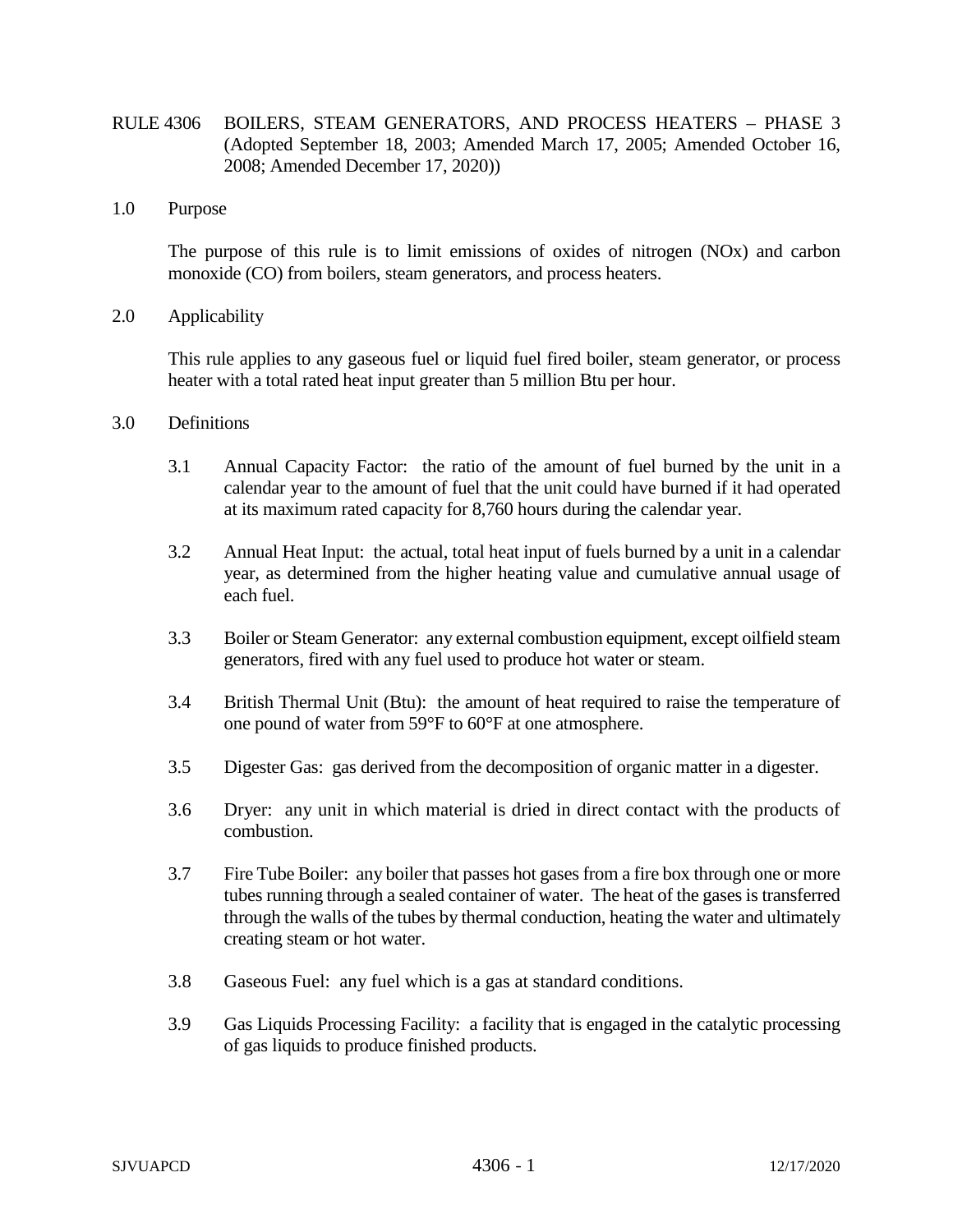- 3.10 Heat Input: the heat (hhv basis) released due to fuel combustion in a unit, not including the sensible heat of incoming combustion air and fuel.
- 3.11 Higher Heating Value (hhv): the total heat liberated per mass of fuel burned (Btu per pound), when fuel and dry air at standard conditions undergo complete combustion and all resulting products are brought to their standard states at standard conditions.
- 3.12 Liquid Fuel: any fuel which is a liquid at standard conditions.
- 3.13 Normal Operation: the period of operating time during which a unit is not in a startup or a shutdown event.
- 3.14 NOx Emissions: the sum of oxides of nitrogen expressed as  $NO<sub>2</sub>$  in the flue gas.
- 3.15 Oilfield Steam Generator: an external combustion equipment which converts water to dry steam or to a mixture of water vapor and steam, with an absolute pressure of more than 30 psia, and which is used exclusively in thermally enhanced crude oil production.
- 3.16 Parts Per Million by Volume (ppmv): the ratio of the number of gas molecules of a given species, or group of species, to the number of millions of total gas molecules.
- 3.17 Process Heater: any combustion equipment fired with liquid and/or gaseous fuel and which transfers heat from combustion gases to water or process streams. This definition excludes: kilns or ovens used for drying, baking, cooking, calcining, or vitrifying; and unfired waste heat recovery heaters used to recover sensible heat from the exhaust of combustion equipment.
- 3.18 Public Utilities Commission (PUC) Quality Natural Gas: any gaseous fuel, gascontaining fuel where the sulfur content is no more than one-fourth (0.25) grain of hydrogen sulfide per one hundred (100) standard cubic feet and no more than five (5) grains of total sulfur per one hundred (100) standard cubic feet. PUC quality natural gas also means high methane gas (at least 80% methane by volume) as specified in PUC General order 58-A.
- 3.19 PUC Quality Natural Gas Curtailment: means a shortage in the supply of Public Utility Commission (PUC) quality natural gas, due solely to supply limitations or restrictions in distribution pipelines by the utility supplying the gas, and not due to the cost of natural gas.
- 3.20 Qualified Technician: a stationary source employee or any personnel contracted by a stationary source operator who has a documented training and a demonstrated experience performing tune-ups on a unit to the satisfaction of the APCO. The documentation of tune-up training and experience shall be made available to the APCO upon request.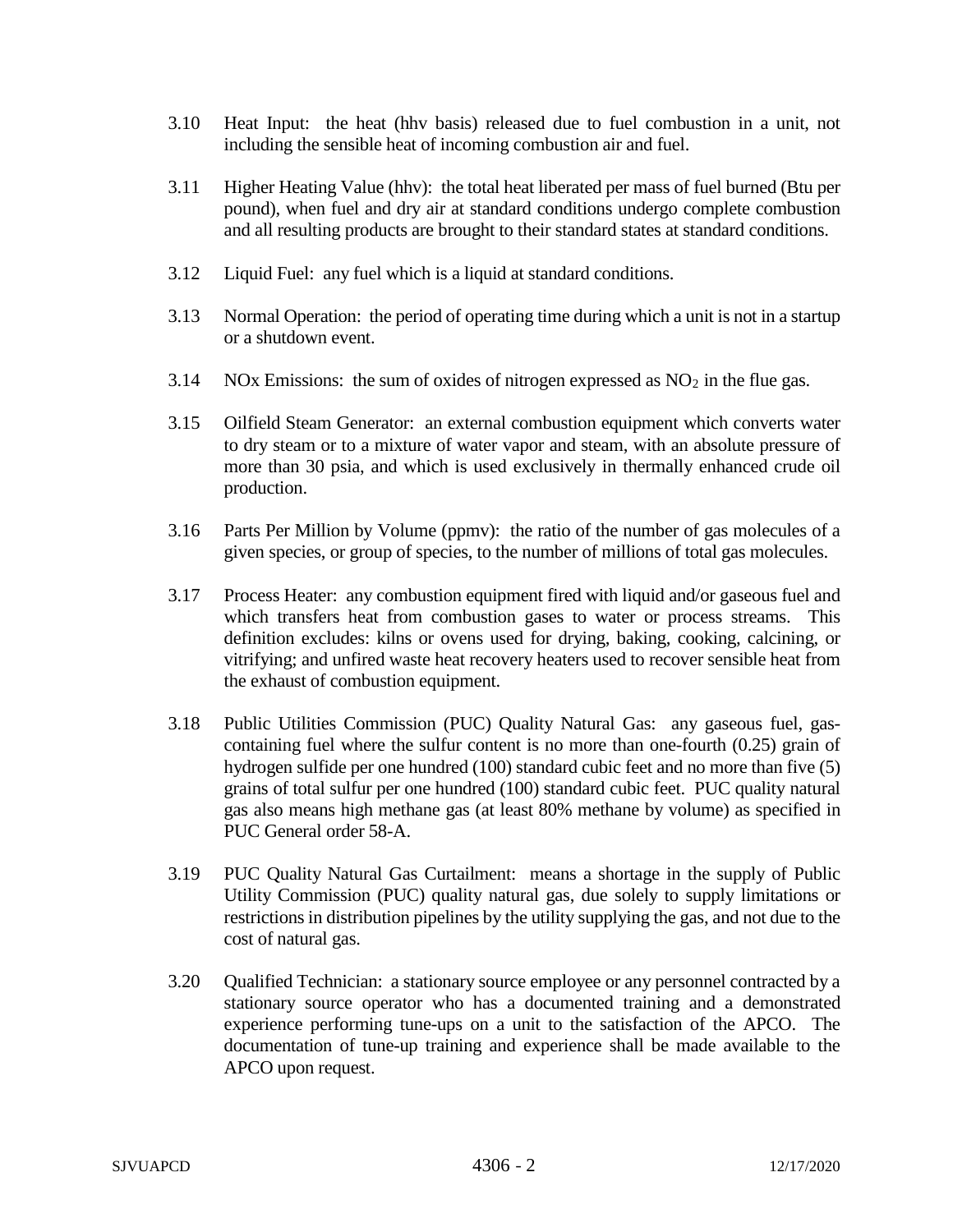- 3.21 Rated Heat Input (million Btu per hour): the heat input capacity specified on the nameplate of the unit. If the unit has been physically modified such that its maximum heat input differs from what is specified on the nameplate, the modified maximum heat input shall be considered as the rated heat input and made enforceable by Permit to Operate.
- 3.22 Refinery Unit: a unit that is permanently installed and operated at a petroleum refinery or a gas liquids processing facility.
- 3.23 Re-ignition: the relighting of a unit after an unscheduled and unavoidable interruption or shut off of the fuel flow or electrical power, for a period of less than 30 minutes, due to reasons outside the control of the operator.
- 3.24 Replacement Unit: the replacement of a boiler, steam generator, oil field steam generator, or process heater. The retrofit of an existing unit does not qualify as a replacement.
- 3.25 School: any public or private school used for the purpose of education and instruction of school pupils in Kindergarten through Grade 12, and any college or university which provides postsecondary education and has the authority to confer Associate, Bachelors, or Graduate/Professional level degrees. This does not include any private school in which education and instruction are primarily conducted in private homes.
- 3.26 Shutdown: the period of time during which a unit is taken from an operational to a non-operational status by allowing it to cool down from its operating temperature to ambient temperature as the fuel supply to the unit is completely turned off.
- 3.27 Solid Fuel: any fuel which is a solid at standard conditions.
- 3.28 Standard Conditions: standard conditions as defined in Rule 1020 (Definitions).
- 3.29 Start-up: the period of time during which a unit is brought from a shutdown status to its operating temperature and pressure, including the time required by the unit's emission control system to reach full operation.
- 3.30 Thermal Fluid Heater: a natural gas fired process heater in which a process stream is heated indirectly by a heated fluid other than water.
- 3.31 Unit: any boiler, steam generator, oilfield steam generator, or process heater as defined in this rule.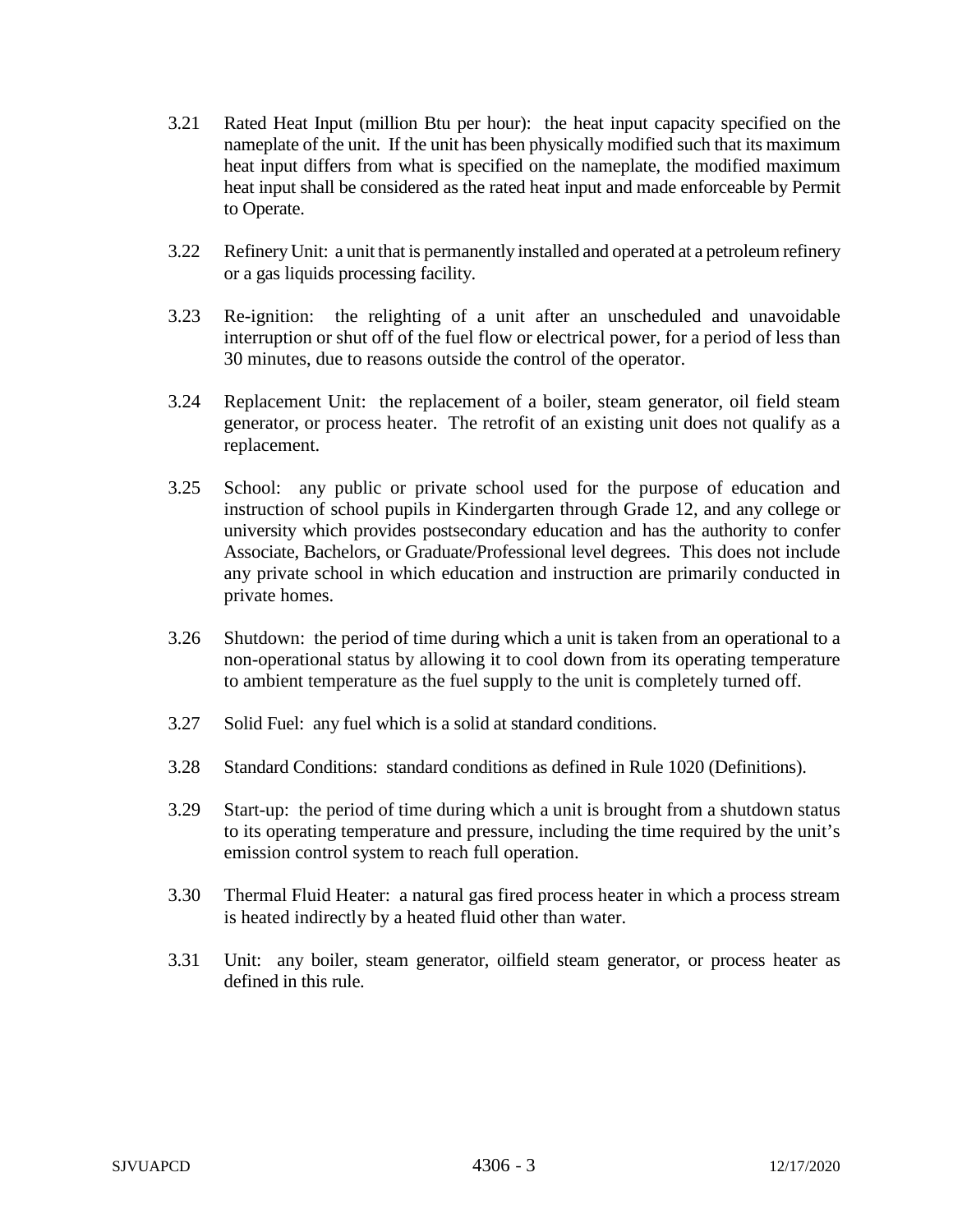# 4.0 Exemptions

- 4.1 This rule shall not apply to:
	- 4.1.1 Solid fuel fired units.
	- 4.1.2 Dryers and glass melting furnaces.
	- 4.1.3 Kilns and smelters where the products of combustion come into direct contact with the material to be heated.
	- 4.1.4 Unfired or fired waste heat recovery boilers that are used to recover or augment heat from the exhaust of combustion turbines or internal combustion engines.
- 4.2 The requirements of Sections 5.1.1 and 5.1.2 shall not apply to a unit when burning any fuel other than PUC quality natural gas during PUC quality natural gas curtailment provided all of the following conditions are met:
	- 4.2.1 Fuels other than PUC quality natural gas are burned no more than 168 cumulative hours in a calendar year plus 48 hours per calendar year for equipment testing, as limited by Permit to Operate.
	- 4.2.2 NOx emission shall not exceed 150 ppmv or 0.215 lb/MMBtu. Demonstration of compliance with this limit shall be made by either source testing, continuous emission monitoring system (CEMS), an APCO approved Alternate Monitoring System, or an APCO approved portable NOx analyzer.

# 5.0 Requirements

All ppmv emission limits specified in this section are referenced at dry stack gas conditions and 3.00 percent by volume stack gas oxygen. Emission concentrations shall be corrected to 3.00 percent oxygen in accordance with Section 8.1.

- 5.1 NOx and CO Emission Limits
	- 5.1.1 Except for units subject to Sections 5.2, on and after the Compliance Deadline specified in Section 7, units shall not be operated in a manner which exceeds the applicable NOx and carbon monoxide (CO) emissions limits specified in Table 1 (until December 30, 2023) and Table 2 (on and after December 31, 2023).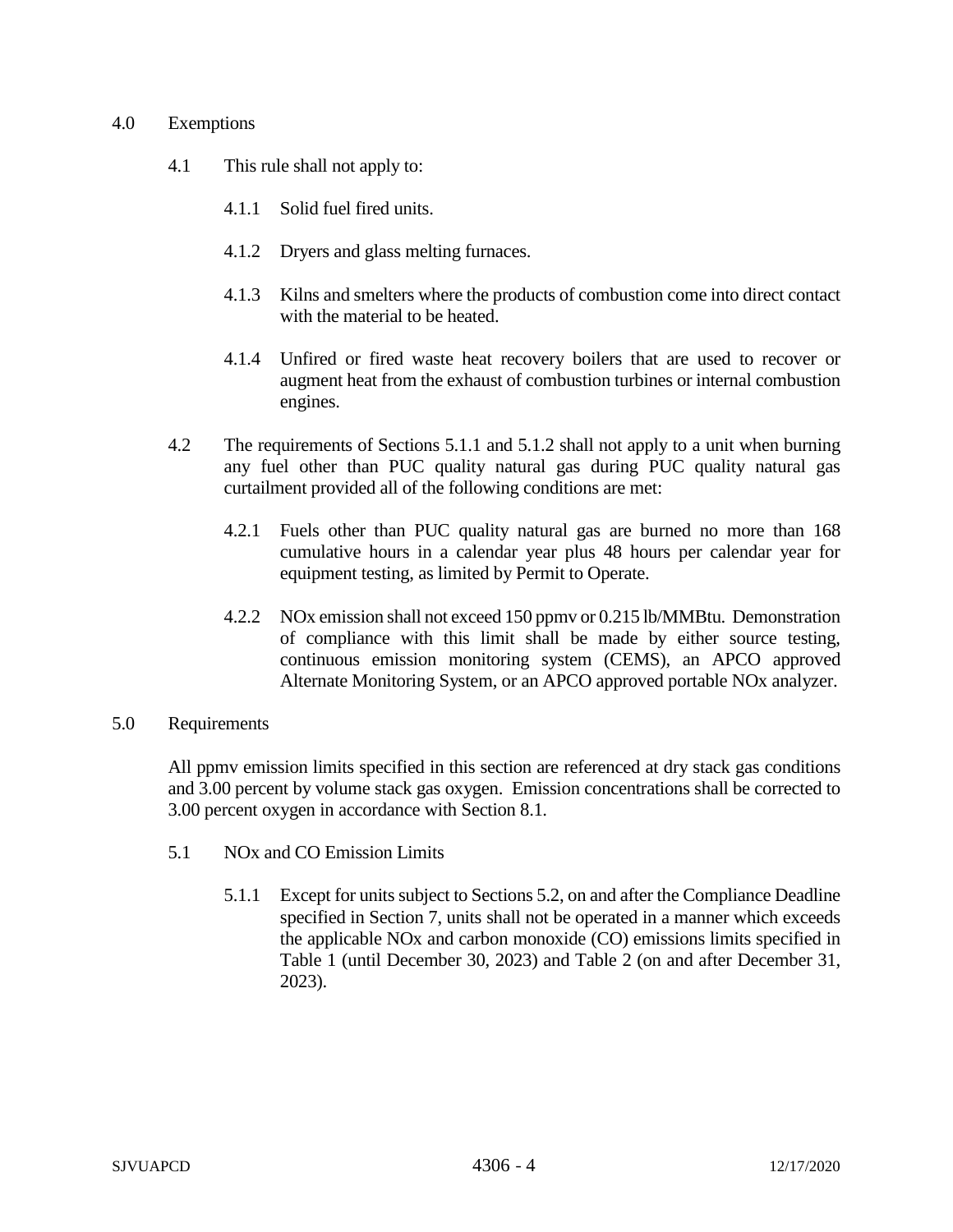| Table 1: Tier 1 NOx and CO Limits                                                                                                       |                                            |                             |                       |                                 |                           |
|-----------------------------------------------------------------------------------------------------------------------------------------|--------------------------------------------|-----------------------------|-----------------------|---------------------------------|---------------------------|
|                                                                                                                                         | <b>Operated on Gaseous Fuel</b>            |                             |                       | Operated on Liquid Fuel         |                           |
| Category                                                                                                                                | <b>NOx Limit</b><br><b>Standard Option</b> | Enhanced<br>Option          | CO<br>Limit<br>(ppmv) | <b>NO<sub>x</sub></b> Limit     | <b>CO</b> Limit<br>(ppmv) |
| A. Units with a rated heat<br>input equal to or less than<br>20.0 MMBtu/hour, except<br>for Categories C, D, E, F,<br>G, H, and I units | 15 ppmy or<br>0.018 lb/MMBtu               | 9 ppmy or<br>0.011 lb/MMBtu | 400                   | 40 ppmy or<br>0.052<br>lb/MMBtu | 400                       |
| B. Units with a rated heat<br>input greater than 20.0<br>MMBtu/hour, except for<br>Categories C, D, E, F, G,<br>H, and I units          | 9 ppmv or<br>0.011 lb/MMBtu                | 6 ppmv or<br>0.007 lb/MMBtu | 400                   | 40 ppmy or<br>0.052<br>lb/MMBtu | 400                       |
| C. Oilfield Steam Generators                                                                                                            | 15 ppmy or<br>0.018 lb/MMBtu               | No option                   | 400                   | 40 ppmy or<br>0.052<br>lb/MMBtu | 400                       |
| D. Refinery units with a rated<br>heat input greater than 5<br>MMBtu/hr up to 65<br>MMBtu/hr                                            | 30 ppmv or 0.036<br>lb/MMBtu               | No option                   | 400                   | 40 ppmy or<br>0.052<br>lb/MMBtu | 400                       |
| E. Refinery units with a rated<br>heat input greater than 65<br>MMBtu/hr up to 110<br>MMBtu/hr                                          | 25 ppmy or<br>0.031 lb/MMBtu               | No option                   | 400                   | 40 ppmy or<br>0.052<br>lb/MMBtu | 400                       |
| F. Refinery units with a rated<br>heat input greater than 110<br>MMBtu/hr                                                               | 5 ppmv or<br>0.0062 lb/MMBtu               | No option                   | 400                   | 40 ppmy or<br>0.052<br>lb/MMBtu | 400                       |
| G. Load-following units                                                                                                                 | 15 ppmy or<br>0.018 lb/MMBtu               | 9 ppmv or<br>0.011 lb/MMbtu | 400                   | 40 ppmy or<br>0.052<br>lb/MMBtu | 400                       |
| H. Units limited by a Permit<br>to Operate to an annual<br>heat input of 9 billion<br>Btu/year to 30 billion<br>Btu/year                | 30 ppmy or 0.036<br>lb/MMBtu               | No option                   | 400                   | 40 ppmy or<br>0.052<br>lb/MMBtu | 400                       |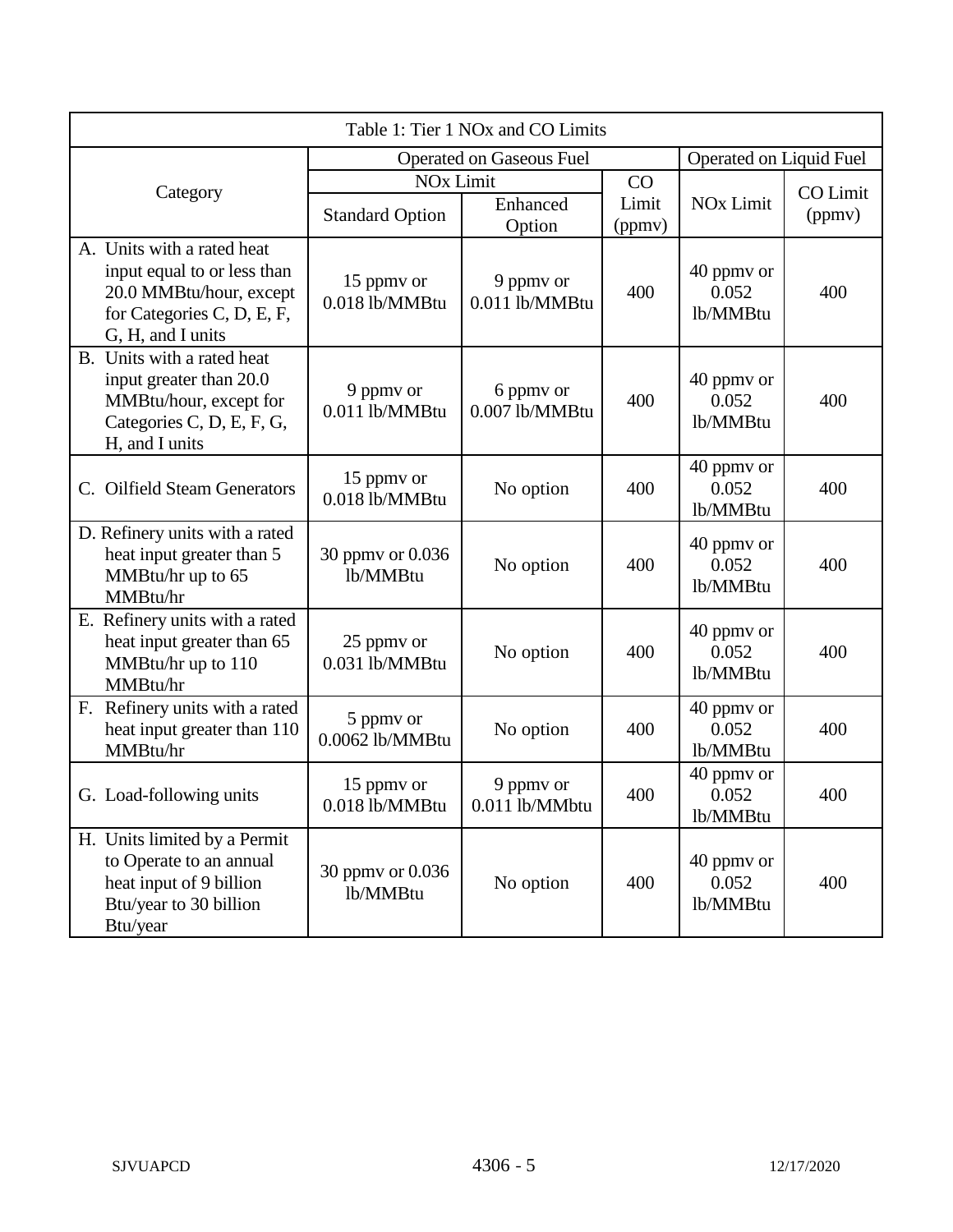| Table 1: Tier 1 NO <sub>x</sub> and CO Limits                                                                                                                                                                                                                                                                                                                                          |                                 |                         |                 |                                 |                 |
|----------------------------------------------------------------------------------------------------------------------------------------------------------------------------------------------------------------------------------------------------------------------------------------------------------------------------------------------------------------------------------------|---------------------------------|-------------------------|-----------------|---------------------------------|-----------------|
|                                                                                                                                                                                                                                                                                                                                                                                        | <b>Operated on Gaseous Fuel</b> | Operated on Liquid Fuel |                 |                                 |                 |
| Category                                                                                                                                                                                                                                                                                                                                                                               | <b>NO<sub>x</sub></b> Limit     |                         | CO              |                                 | <b>CO</b> Limit |
|                                                                                                                                                                                                                                                                                                                                                                                        | <b>Standard Option</b>          | Enhanced<br>Option      | Limit<br>(ppmv) | <b>NO<sub>x</sub></b> Limit     | (ppmv)          |
| Units in which the rated<br>L.<br>heat input of each burner<br>is less than or equal to 5<br>MMBtu/hr but the total<br>rated heat input of all the<br>burners in a unit is greater<br>than 5 MMBtu/hr, as<br>specified in the Permit to<br>Operate, and in which the<br>products of combustion do<br>not come in contact with<br>the products of<br>combustion of any other<br>burner. | 30 ppmy or 0.036<br>lb/MMBtu    | No option               | 400             | 40 ppmy or<br>0.052<br>lb/MMBtu | 400             |

| Table 2: Tier 2 NO <sub>x</sub> and CO Limits                                                                            |                                 |                           |                              |                    |
|--------------------------------------------------------------------------------------------------------------------------|---------------------------------|---------------------------|------------------------------|--------------------|
|                                                                                                                          | <b>Operated on Gaseous Fuel</b> |                           | Operated on Liquid Fuel      |                    |
| Category                                                                                                                 | <b>NO<sub>x</sub></b> Limit     | <b>CO</b> Limit<br>(ppmv) | <b>NO<sub>x</sub></b> Limit  | CO Limit<br>(ppmv) |
| A. Units with a total rated heat input > 5.0 MMBtu/hr to $\leq$ 20.0 MMBtu/hr, except for Categories C through<br>E unit |                                 |                           |                              |                    |
| <b>Fire Tube Boilers</b><br>$1_{-}$                                                                                      | 7 ppmy or<br>0.0085 lb/MMBtu    | 400                       | 40 ppmy or<br>0.052 lb/MMBtu | 400                |
| Units at Schools<br>2.                                                                                                   | 9 ppmy or<br>0.011 lb/MMBtu     | 400                       | 40 ppmy or<br>0.052 lb/MMBtu | 400                |
| Units fired on Digester Gas<br>3.                                                                                        | 9 ppmy or<br>0.011 lb/MMBtu     | 400                       | 40 ppmy or<br>0.052 lb/MMBtu | 400                |
| <b>Thermal Fluid Heaters</b><br>4.                                                                                       | 9 ppmy or<br>0.011 lb/MMBtu     | 400                       | 40 ppmy or<br>0.052 lb/MMBtu | 400                |
| All other units<br>5.                                                                                                    | 9 ppmy or<br>0.011 lb/MMBtu     | 400                       | 40 ppmy or<br>0.052 lb/MMBtu | 400                |
| B. Units with a total rated heat input $>$ 20.0 MMBtu/hr, except for Categories C through E units                        |                                 |                           |                              |                    |
| Fire Tube Boilers with a total<br>$1_{-}$<br>rated heat input $>$ 20.0<br>MMBtu/hour and $\leq 75$<br>MMBtu/hour         | 7 ppmy or<br>0.0085 lb/MMBtu    | 400                       | 40 ppmy or<br>0.052 lb/MMBtu | 400                |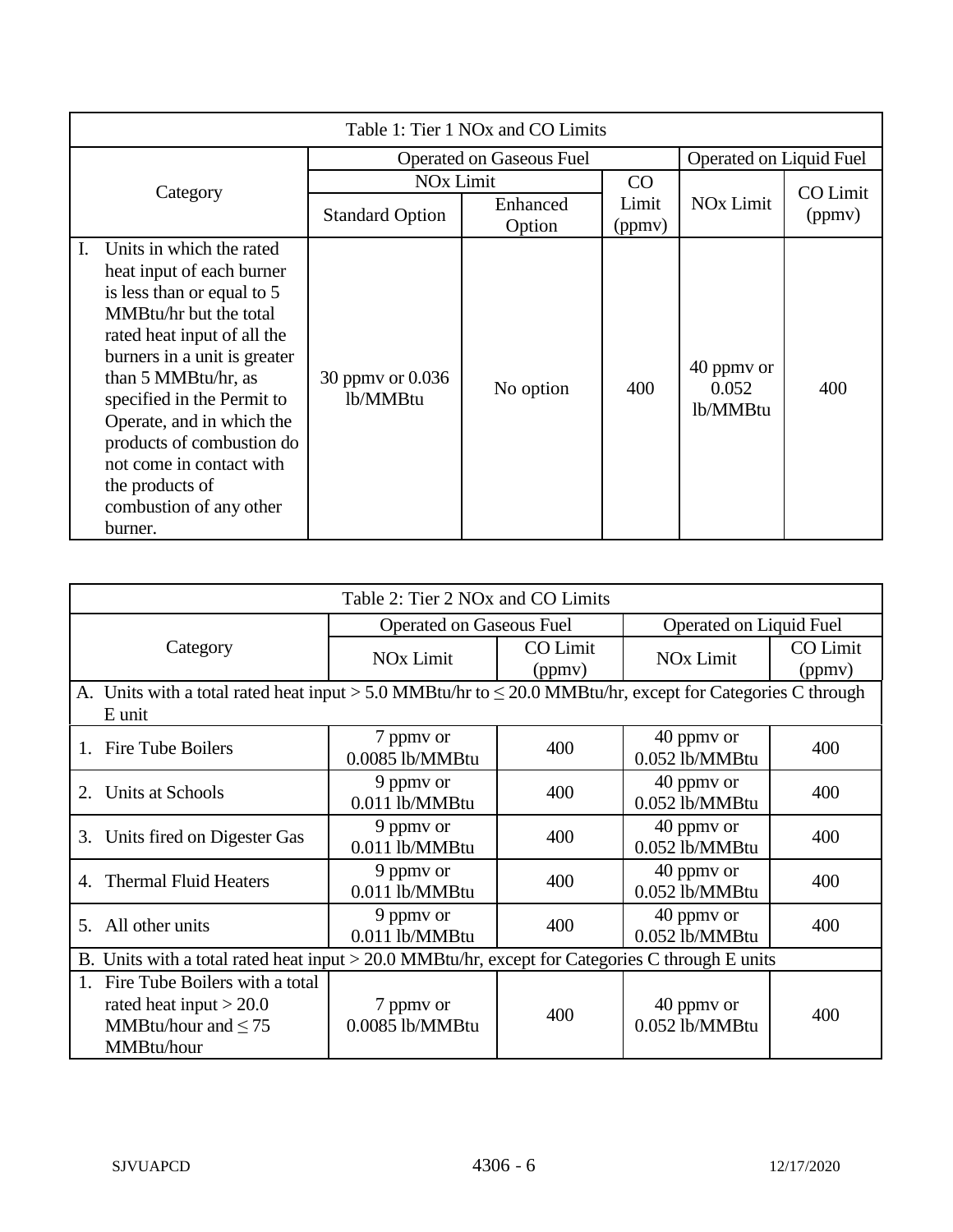|                                                                                                           | Table 2: Tier 2 NO <sub>x</sub> and CO Limits            |                           |                              |                           |  |
|-----------------------------------------------------------------------------------------------------------|----------------------------------------------------------|---------------------------|------------------------------|---------------------------|--|
|                                                                                                           | <b>Operated on Gaseous Fuel</b>                          |                           | Operated on Liquid Fuel      |                           |  |
| Category                                                                                                  | <b>NO<sub>x</sub></b> Limit                              | <b>CO</b> Limit<br>(ppmv) | <b>NO<sub>x</sub></b> Limit  | <b>CO</b> Limit<br>(ppmv) |  |
| All other units with a total<br>2.<br>rated heat input $>$ 20.0<br>MMBtu/hour and $\leq$ 75<br>MMBtu/hour | 7 ppmv or<br>0.0085 lb/MMBtu                             | 400                       | 40 ppmy or<br>0.052 lb/MMBtu | 400                       |  |
| 3. Units with a rated heat input<br>> 75 MMBtu/hour                                                       | 5 ppmv or<br>0.0061 lb/MMBtu                             | 400                       | 40 ppmy or<br>0.052 lb/MMBtu | 400                       |  |
| C. Oilfield Steam Generators                                                                              |                                                          |                           |                              |                           |  |
| 1. Units with a total rated heat<br>input > 5.0 MMBtu/hr and $\leq$<br>20.0 MMBtu/hr                      | 9 ppmv or<br>0.011 lb/MMBtu                              | 400                       | 40 ppmy or<br>0.052 lb/MMBtu | 400                       |  |
| 2. Units with a total rated heat<br>input $>$ 20.0 MMBtu/hr and<br>$\leq$ 75.0 MMBtu/hr                   | 9 ppmy or<br>0.011 lb/MMBtu                              | 400                       | 40 ppmy or<br>0.052 lb/MMBtu | 400                       |  |
| 3. Units with a total rated heat<br>input $> 75.0$ MMBtu/hr                                               | 7 ppmy or<br>0.0085 lb/MMBtu                             | 400                       | 40 ppmy or<br>0.052 lb/MMBtu | 400                       |  |
| 4. Units firing on less than<br>50%, by volume, PUC<br>quality gas                                        | 15 ppmy or<br>0.018 lb/MMBtu                             | 400                       | 40 ppmy or<br>0.052 lb/MMBtu | 400                       |  |
| D. Refinery Units                                                                                         |                                                          |                           |                              |                           |  |
| Boilers with a total rated heat<br>1.                                                                     | 30 ppmy or<br>0.036 lb/MMBtu                             |                           | 40 ppmy or                   |                           |  |
| input > 5.0 MMBtu/hr and $\leq$<br>40.0 MMBtu/hr                                                          | 5 ppmy or<br>0.0061 lb/MMBtu<br>for replacement<br>units | 400                       | 0.052 lb/MMBtu               | 400                       |  |
| Boilers with a total rated heat<br>2.                                                                     | 9 ppmv or<br>0.011 lb/MMBtu                              |                           |                              |                           |  |
| input $>$ 40.0 MMBtu/hr and<br>$\leq$ 110 MMBtu/hr                                                        | 5 ppmy or<br>0.0061 lb/MMBtu<br>for replacement<br>units | 400                       | 40 ppmv or<br>0.052 lb/MMBtu | 400                       |  |
| 3. Boilers with a total rated heat<br>input >110 MMBtu/hr                                                 | 5 ppmy or<br>0.0061 lb/MMBtu                             | 400                       | 40 ppmy or<br>0.052 lb/MMBtu | 400                       |  |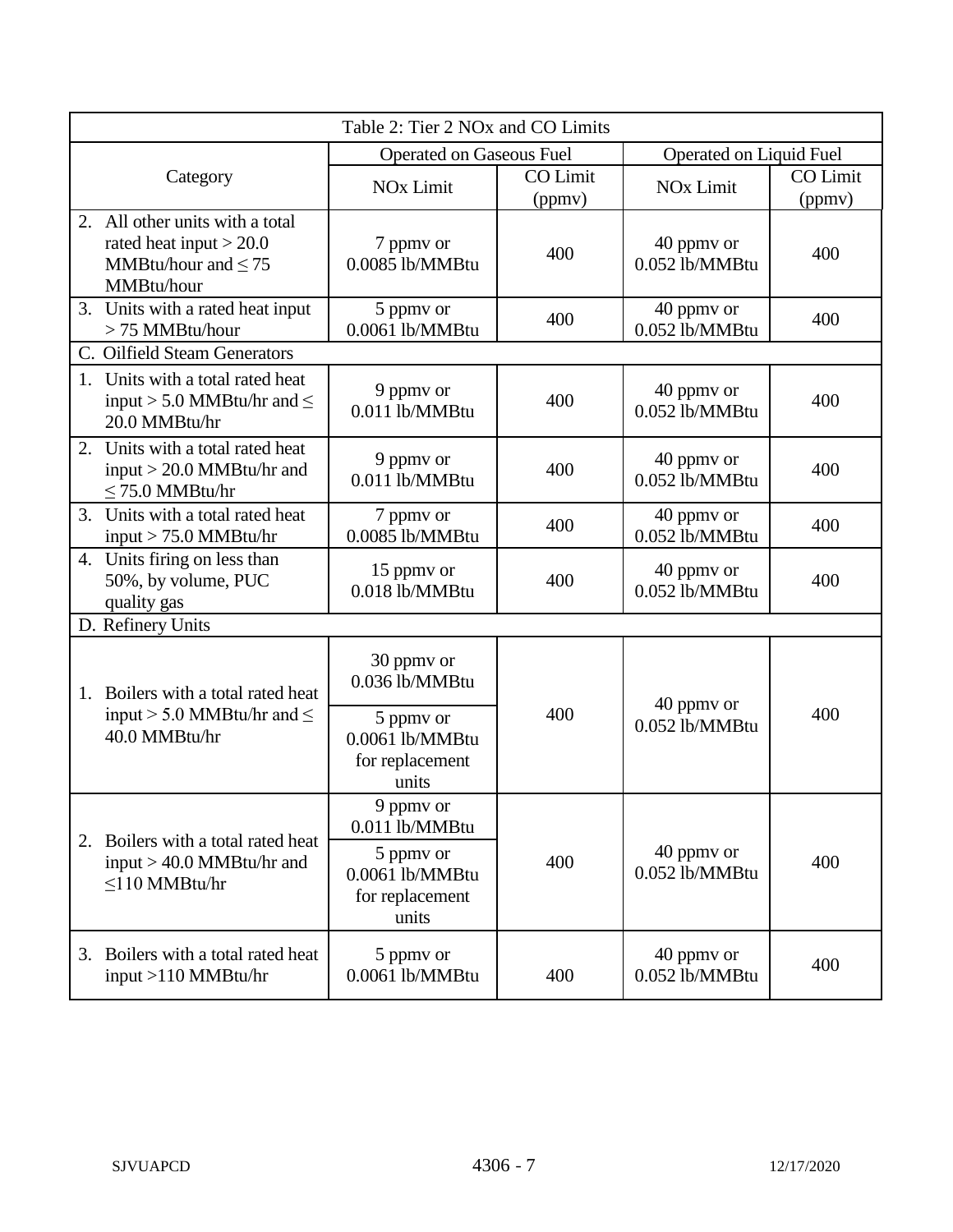|    | Table 2: Tier 2 NO <sub>x</sub> and CO Limits                                                                      |                                                                                         |                           |                                |                    |
|----|--------------------------------------------------------------------------------------------------------------------|-----------------------------------------------------------------------------------------|---------------------------|--------------------------------|--------------------|
|    |                                                                                                                    | <b>Operated on Gaseous Fuel</b>                                                         |                           | Operated on Liquid Fuel        |                    |
|    | Category                                                                                                           | <b>NO<sub>x</sub></b> Limit                                                             | <b>CO</b> Limit<br>(ppmv) | <b>NO<sub>x</sub></b> Limit    | CO Limit<br>(ppmv) |
| 4. | Process Heaters with a total                                                                                       | 30 ppmy or<br>0.036 lb/MMBtu                                                            |                           |                                |                    |
|    | rated heat input $> 5.0$<br>MMBtu/hr and $< 40.0$<br>MMBtu/hr                                                      | 9 ppmy or<br>0.011 lb/MMBtu<br>for replacement<br>units                                 | 400                       | 40 ppmy or<br>0.052 lb/MMBtu   | 400                |
| 5. | Process Heaters with a total<br>rated heat input $> 40.0$<br>MMBtu/hr and $\leq 110$<br>MMBtu/hr                   | 15 ppmy or<br>0.018 lb/MMBtu<br>9 ppmy or<br>0.011 lb/MMBtu<br>for replacement<br>units | 400                       | 40 ppmy or<br>$0.052$ lb/MMBtu | 400                |
| 6. | Process Heaters with a total<br>rated heat input $>110$<br>MMBtu/hr                                                | 5 ppmy or<br>0.0061 lb/MMBtu                                                            | 400                       | 40 ppmy or<br>0.052 lb/MMBtu   | 400                |
| Е. | Units limited by a Permit to<br>Operate to an annual heat<br>input of 9 billion Btu/year to<br>30 billion Btu/year | 30 ppmy or<br>0.036 lb/MMBtu                                                            | 400                       | 40 ppmy or<br>0.052 lb/MMBtu   | 400                |

5.1.2 When a unit is operated on combinations of gaseous fuel and liquid fuel, the NOx limit shall be the heat input weighted average of the applicable limits specified in Sections 5.1.1, as calculated by the following equation:

 $G+L$ Weighted Average Limit =  $\frac{(NOx \text{ limit for gaseous fuel x G}) + (NOx \text{ limit for liquid fuel x L})}{G}$ 

- Where:  $G =$  annual heat input from gaseous fuel  $L =$  annual heat input from liquid fuel
- 5.2 For each unit that is limited to less than 9 billion Btu per calendar year heat input pursuant to a Permit to Operate, the operator shall comply with the requirement of Section 7.4 and one of the following:
	- 5.2.1 Tune the unit at least twice per calendar year, (from four to eight months apart) by a qualified technician in accordance with the procedure described in Rule 4304 (Equipment Tuning Procedure for Boilers, Steam Generators, and Process Heaters). If the unit does not operate throughout a continuous sixmonth period within a calendar year, only one tune-up is required for that calendar year. No tune-up is required for any unit that is not operated during that calendar year; this unit may be test fired to verify availability of the unit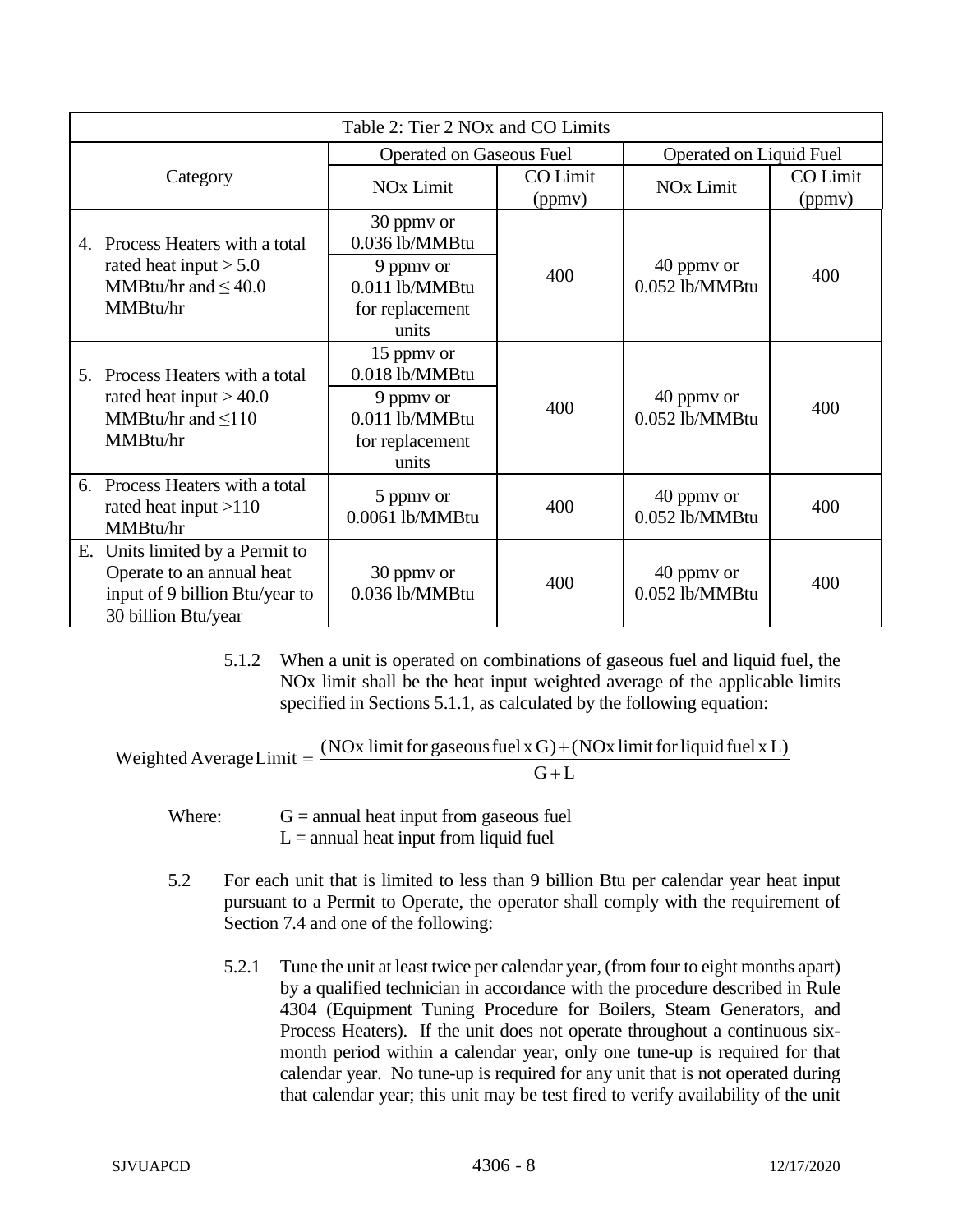for its intended use, but once the test firing is completed the unit shall be shutdown; or

- 5.2.2 Operate the unit in a manner that maintains exhaust oxygen concentrations at less than or equal to 3.00 percent by volume on a dry basis; or
- 5.2.3 Operate the unit in compliance with the applicable emission limits of Sections 5.1.1 or 5.1.2.
- 5.3 On and after the full compliance schedule specified in Section 7.1, the applicable emission limits of Sections 5.1, 5.2.2 and 5.2.3 shall not apply during start-up or shutdown provided an operator complies with the requirements specified below.
	- 5.3.1 The duration of each start-up or each shutdown shall not exceed two hours, except as provided in Section 5.3.3.
	- 5.3.2 The emission control system shall be in operation and emissions shall be minimized insofar as technologically feasible during start-up or shutdown.
	- 5.3.3 Notwithstanding the requirement of Section 5.3.1, an operator may submit an application for a Permit to Operate condition to allow more than two hours for each start-up or each shutdown provided the operator meets all of the conditions in specified in Sections 5.3.3.1 through 5.3.3.3.
		- 5.3.3.1 The maximum allowable duration of start-up or shutdown will be determined by the APCO. The allowable duration of start-up shall not exceed twelve hours and the allowable duration of shutdown shall not exceed nine hours.
		- 5.3.3.2 The APCO will only approve start-up or shutdown duration longer than two hours when the application meets the following conditions:
			- 5.3.3.2.1 Clearly identifies the control technologies or strategies to be utilized; and
			- 5.3.3.2.2 Describes what physical conditions prevail during startup or shutdown periods that prevent the controls from being effective; and
			- 5.3.3.2.3 Provides a reasonably precise estimate as to when the physical conditions will have reached a state that allows for the effective control of emissions.
			- 5.3.3.3 The operator shall submit to the APCO any information deemed necessary by the APCO to determine the appropriate length of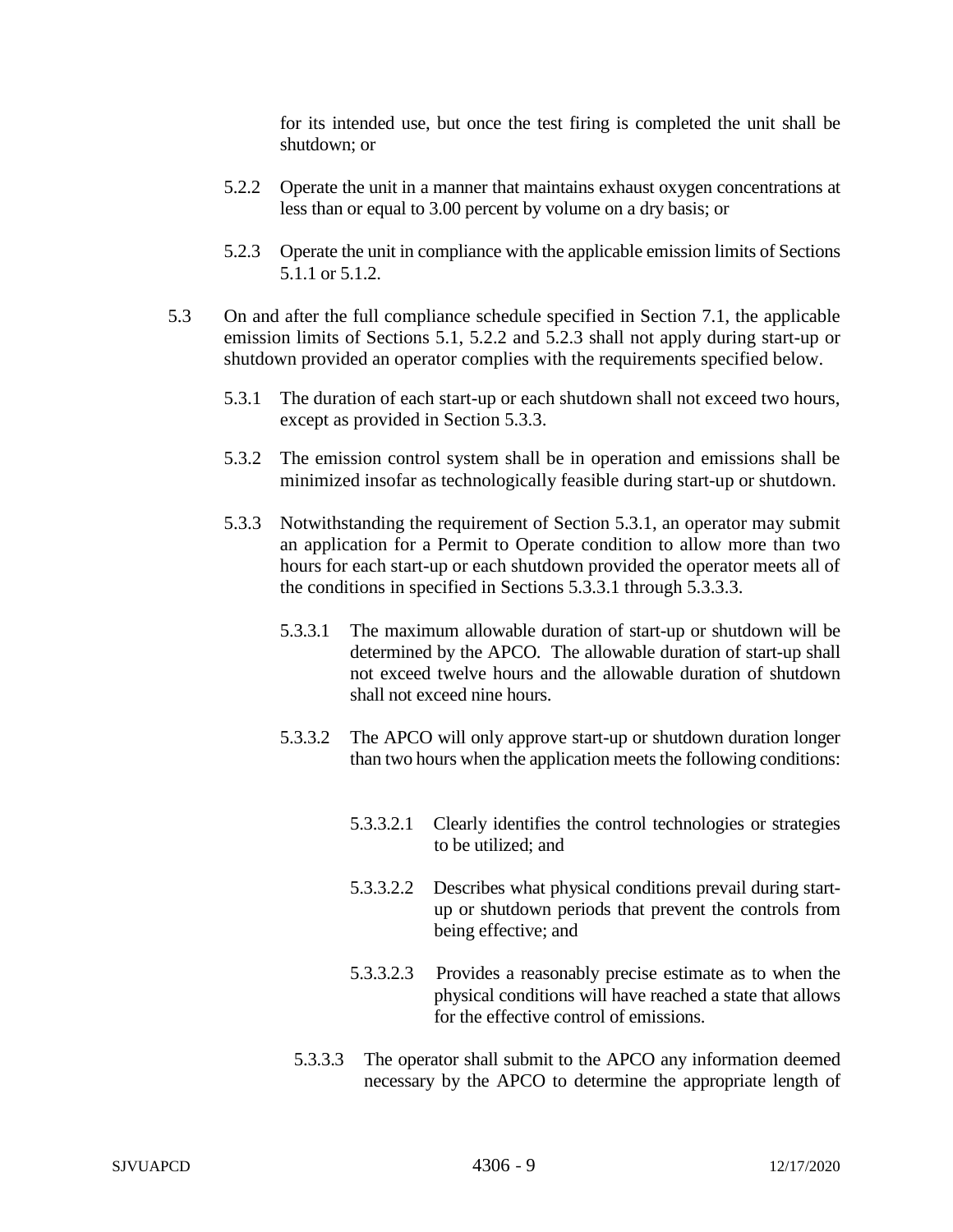start-up or shutdown. The information shall include, but is not limited to the following:

- 5.3.3.3.1 A detailed list of activities to be performed during start-up or shutdown and a reasonable explanation for the length of time needed to complete each activity; and
- 5.3.3.3.2 A description of the material process flow rates and system operating parameters, etc., the operator plans to evaluate during the process optimization; and an explanation of how the activities and process flow affect the operation of the emissions control equipment; and
- 5.3.3.3.3 Basis for the requested additional duration of startup or shutdown.
- 5.3.4 Permit to Operate (PTO) modifications solely to include start-up or shutdown conditions may be exempt from Best Available Control Technology (BACT) and emission offset requirements if the PTO modifications meet the requirements of Rule 2201 (New or Modified Stationary Source Review Rule) Section 4.2 (BACT Exemptions) and Rule 2201 Section 4.6 (Offset Exemptions).
- 5.4 Monitoring Provisions
	- 5.4.1 The operator of any unit which simultaneously fires gaseous and liquid fuels, and is subject to the requirements of Section 5.1, shall install and maintain an operational non-resettable, totalizing mass or volumetric flow meter in each fuel line to each unit. Volumetric flow measurements shall be periodically compensated for temperature and pressure.
	- 5.4.2 The operator of any unit subject to the applicable emission limits in Sections 5.1 shall install and maintain an operational APCO approved Continuous Emissions Monitoring System (CEMS) for NOx, CO, and oxygen, or implement an APCO-approved Alternate Monitoring System. An APCO approved CEMS shall comply with the requirements of 40 Code of Federal Regulations (CFR) Part 51, 40 CFR Parts 60.7 and 60.13 (except subsection h), 40 CFR Part 60 Appendix B (Performance Specifications) and 40 CFR Part 60 Appendix F (Quality Assurance Procedures, and applicable provisions of Rule 1080 (Stack Monitoring). An APCO approved Alternate Monitoring System shall monitor one or more of the following:
		- 5.4.2.1 Periodic NOx and CO exhaust emission concentrations,
		- 5.4.2.2 Periodic exhaust oxygen concentration,
		- 5.4.2.3 Flow rate of reducing agent added to exhaust,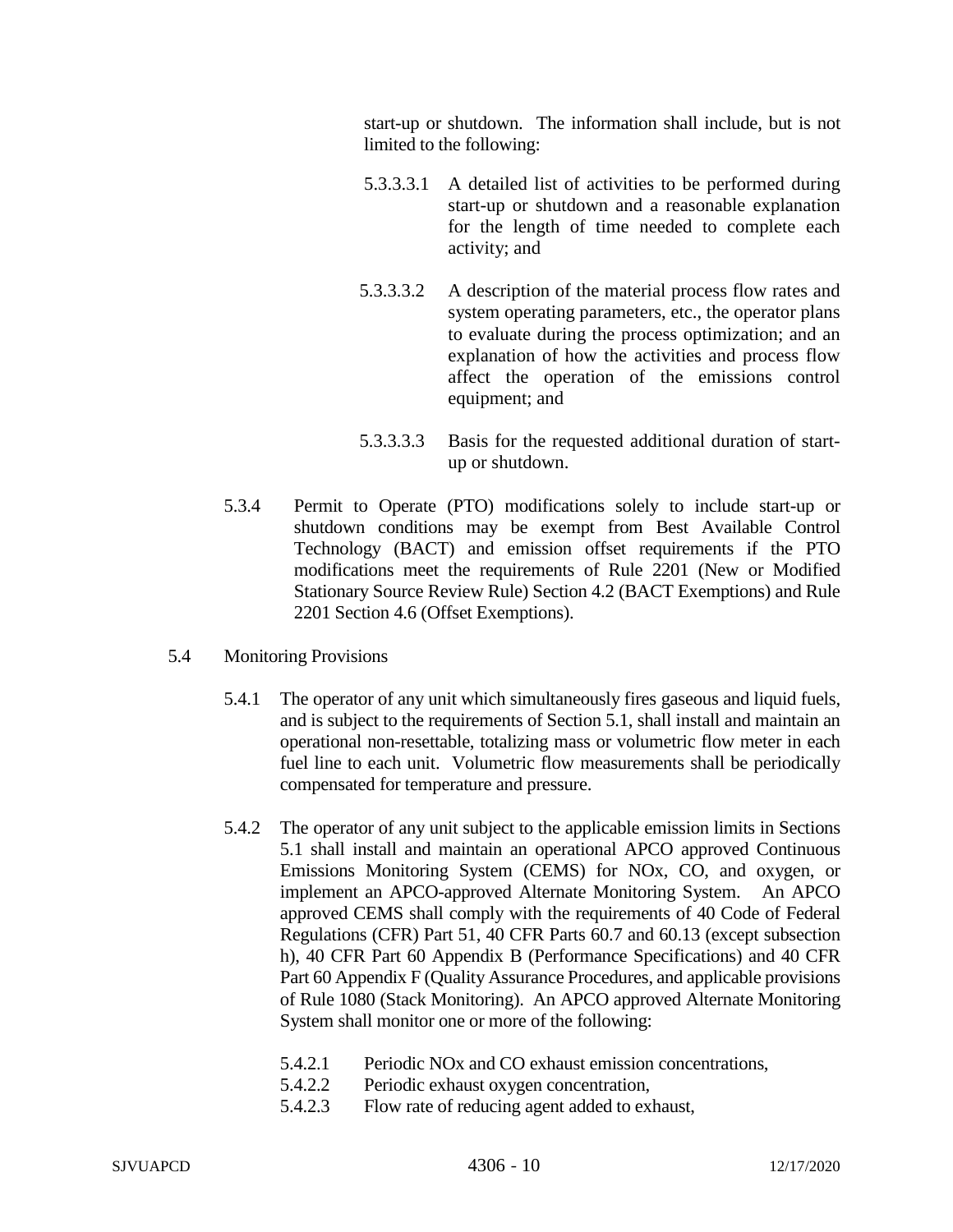- 5.4.2.4 Catalyst inlet and exhaust temperature,
- 5.4.2.5 Catalyst inlet and exhaust oxygen concentration,
- 5.4.2.6 Periodic flue gas recirculation rate,
- 5.4.2.7 Other operational characteristics.
- 5.4.3 For units subject to the requirements of Section 5.2.1 or 5.2.2, the operator shall monitor, at least on a monthly basis, the operational characteristics recommended by the manufacturer and approved by the APCO.
- 5.4.4 The operator of any Category H unit in Table 1, Category E unit in Table 2, and any unit subject to Section 5.2.1 or 5.2.2 shall install and maintain an operational non-resettable, totalizing mass or volumetric flow meter in each fuel line to each unit. Volumetric flow measurements shall be periodically compensated for temperature and pressure. A master meter, which measures fuel to all units in a group of similar units, may satisfy these requirements if approved by the APCO in writing. The cumulative annual fuel usage may be verified from utility service meters, purchase or tank fill records, or other acceptable methods, as approved by the APCO.
- 5.4.5 The APCO shall not approve an alternative monitoring system unless it is documented that continued operation within ranges of specified emissionsrelated performance indicators or operational characteristics provides a reasonable assurance of compliance with applicable emission limits. The operator shall source test over the proposed range of surrogate operating parameters to demonstrate compliance with the applicable emission standards.
- 5.5 Compliance Determination
	- 5.5.1 The operator of any unit shall have the option of complying with either the applicable heat input (lb/MMBtu) emission limits or the concentration (ppmv) emission limits specified in Section 5.1. The emission limits selected to demonstrate compliance shall be specified in the source test proposal pursuant to Rule 1081 (Source Sampling).
	- 5.5.2 All emissions measurements shall be made with the unit operating either at conditions representative of normal operations or conditions specified in the Permit to Operate. Unless otherwise specified in the Permit to Operate no determination of compliance shall be established within two hours after a continuous period in which fuel flow to the unit is shut off for 30 minutes or longer, or within 30 minutes after a re-ignition as defined in Section 3.0.
	- 5.5.3 All Continuous Emissions Monitoring System (CEMS) emissions measurements shall be averaged over a period of 15 consecutive minutes to demonstrate compliance with the applicable emission limits of this rule. Any 15-consecutive-minute block average CEMS measurement exceeding the applicable emission limits of this rule shall constitute a violation of this rule.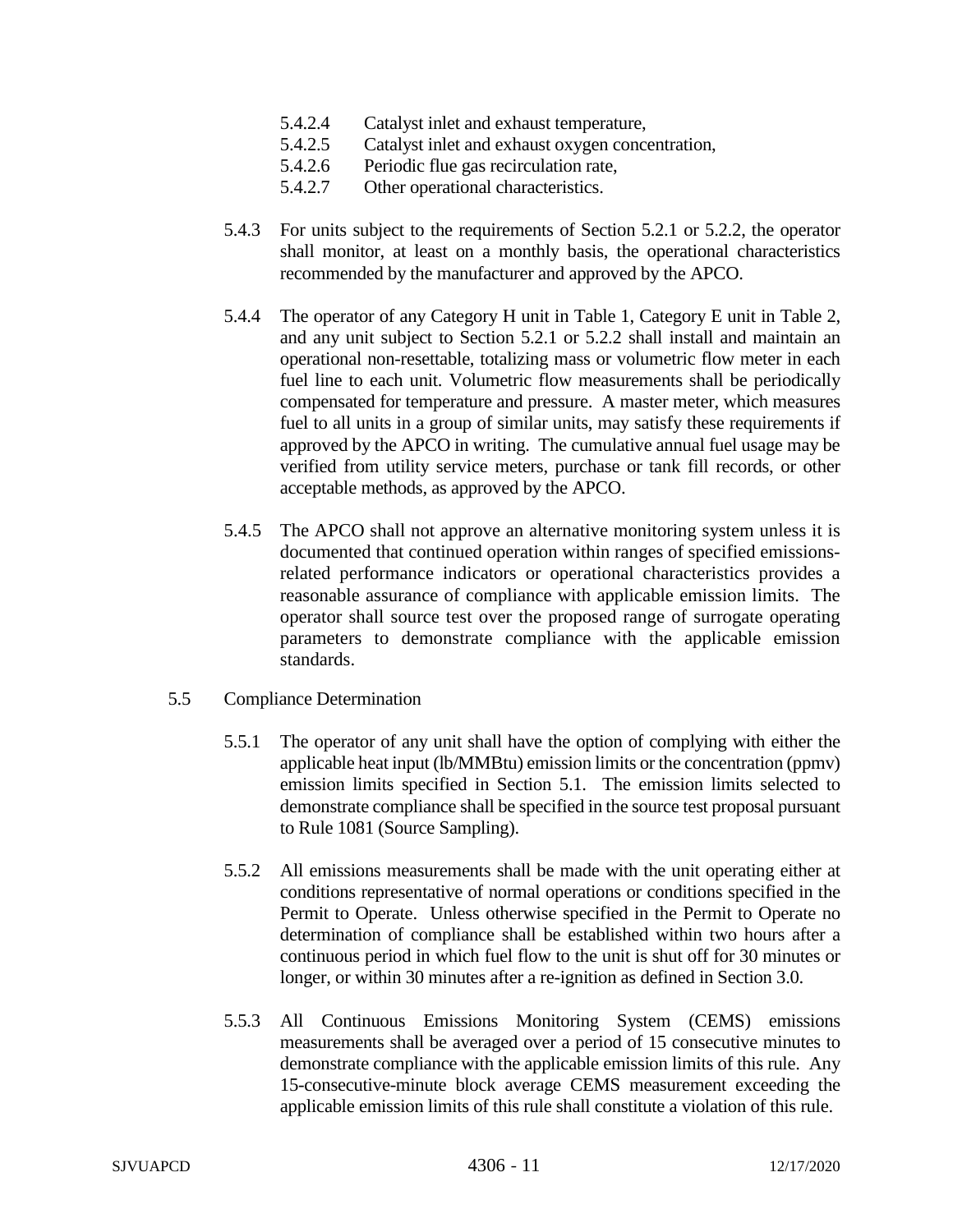- 5.5.4 For emissions monitoring pursuant to Sections 5.4.2, 5.4.2.1, and 6.3.1 using a portable NOx analyzer as part of an APCO approved Alternate Emissions Monitoring System, emission readings shall be averaged over a 15 consecutive-minute period by either taking a cumulative 15-consecutiveminute sample reading or by taking at least five (5) readings evenly spaced out over the 15-consecutive-minute period.
- 5.5.5 For emissions source testing performed pursuant to Section 6.3.1 for the purpose of determining compliance with an applicable standard or numerical limitation of this rule, the arithmetic average of three (3) 30-consecutiveminute test runs shall apply. If two (2) of three (3) runs are above an applicable limit the test cannot be used to demonstrate compliance with an applicable limit.
- 6.0 Administrative Requirements
	- 6.1 Recordkeeping

The records required by Sections 6.1.1 through 6.1.4 shall be maintained for five calendar years and shall be made available to the APCO upon request. Failure to maintain records or information contained in the records that demonstrate noncompliance with the applicable requirements of this rule shall constitute a violation of this rule.

- 6.1.1 The operator of any unit operated under the exemption of Section 4.2 shall monitor and record for each unit the cumulative annual hours of operation on each fuel other than natural gas during periods of natural gas curtailment and equipment testing. The NOx emission concentration (in ppmv or lb/MMBtu) for each unit that is operated during periods of natural gas curtailment shall be recorded. Failure to maintain records required by Section 6.1.1 or information contained in the records that demonstrates noncompliance with the conditions for exemption under Section 4.2 will result in loss of exemption status. On and after the applicable compliance schedule specified in Section 7.0, any unit losing an exemption status shall be brought into full compliance with this rule as specified in Section 7.3.
- 6.1.2 The operator of any Category H unit in Table 1, or Category E unit in Table 2 and any unit that is subject to the requirements of Section 5.2 shall record the amount of fuel use at least on a monthly basis for each unit, or for a group of units as specified in Section 5.4.4. On and after the applicable compliance schedule specified in Section 7.0, in the event that such unit exceeds the applicable annual heat input limit in Table 1 Category H, Table 2 Category E, and Section 5.2, the unit shall be brought into full compliance with this rule as specified in Section 7.4.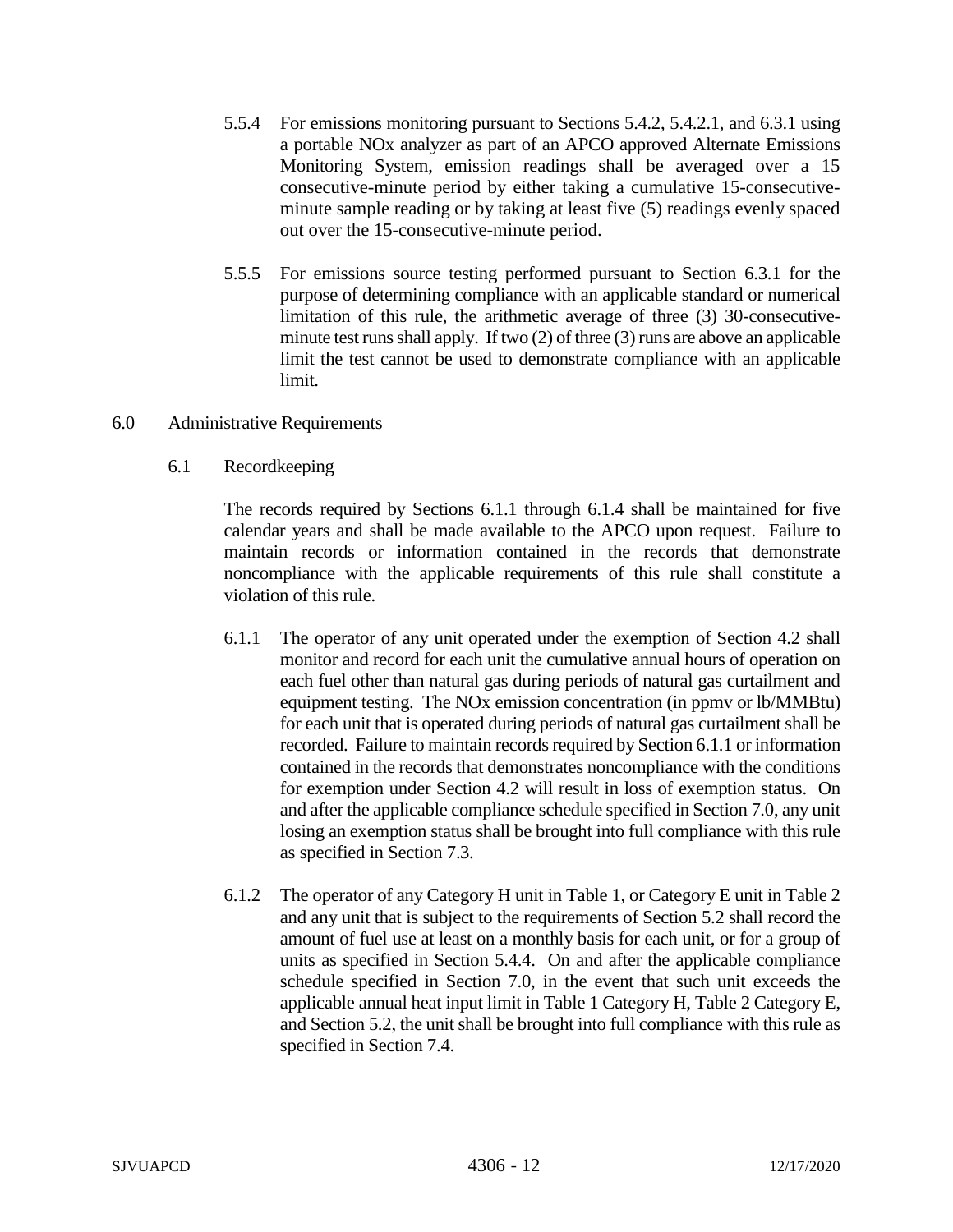- 6.1.3 The operator of any unit subject to Section 5.2.1 or Section 6.3.1 shall maintain records to verify that the required tune-up and the required monitoring of the operational characteristics of the unit have been performed.
- 6.1.4 The operator performing start-up or shutdown of a unit shall keep records of the duration of start-up or shutdown.
- 6.2 Test Methods

The following test methods shall be used unless otherwise approved by the APCO and EPA.

- 6.2.1 Fuel hhv shall be certified by third party fuel supplier or determined by:
	- 6.2.1.1 ASTM D 240 or D 4809 for liquid hydrocarbon fuels;
	- 6.2.1.2 ASTM D 1826 or D 1945 in conjunction with ASTM D 3588 for gaseous fuels.
- 6.2.2 Oxides of nitrogen (ppmv) EPA Method 7E, or ARB Method 100.
- 6.2.3 Carbon monoxide (ppmv) EPA Method 10, or ARB Method 100.
- 6.2.4 Stack gas oxygen EPA Method 3 or 3A, or ARB Method 100.
- 6.2.5 NOx Emission Rate (Heat Input Basis) EPA Method 19.
- 6.2.6 Stack gas velocities EPA Method 2.
- 6.2.7 Stack gas moisture content EPA Method 4.

### 6.3 Compliance Testing

6.3.1 Each unit subject to the requirements in Sections 5.1 or 5.2.3 shall be source tested to determine compliance with the applicable emission limits at least once every 12 months, (no more than 30 days before or after the required annual source test date). Units that demonstrate compliance on two consecutive 12-month source tests may defer the following 12-month source test for up to 36 months (no more than 30 days before or after the required 36 month source test date). During the 36-month source testing interval, the operator shall tune the unit in accordance with the provisions of Section 5.2.1, and shall monitor, on a monthly basis, the unit's operational characteristics recommended by the manufacturer to ensure compliance with the applicable emission limits specified in Sections 5.1 or 5.2.3. Tune-ups required by Sections 5.2.1 and 6.3.1 do not need to be performed for units that operate and maintain an APCO approved CEMS or an APCO approved Alternate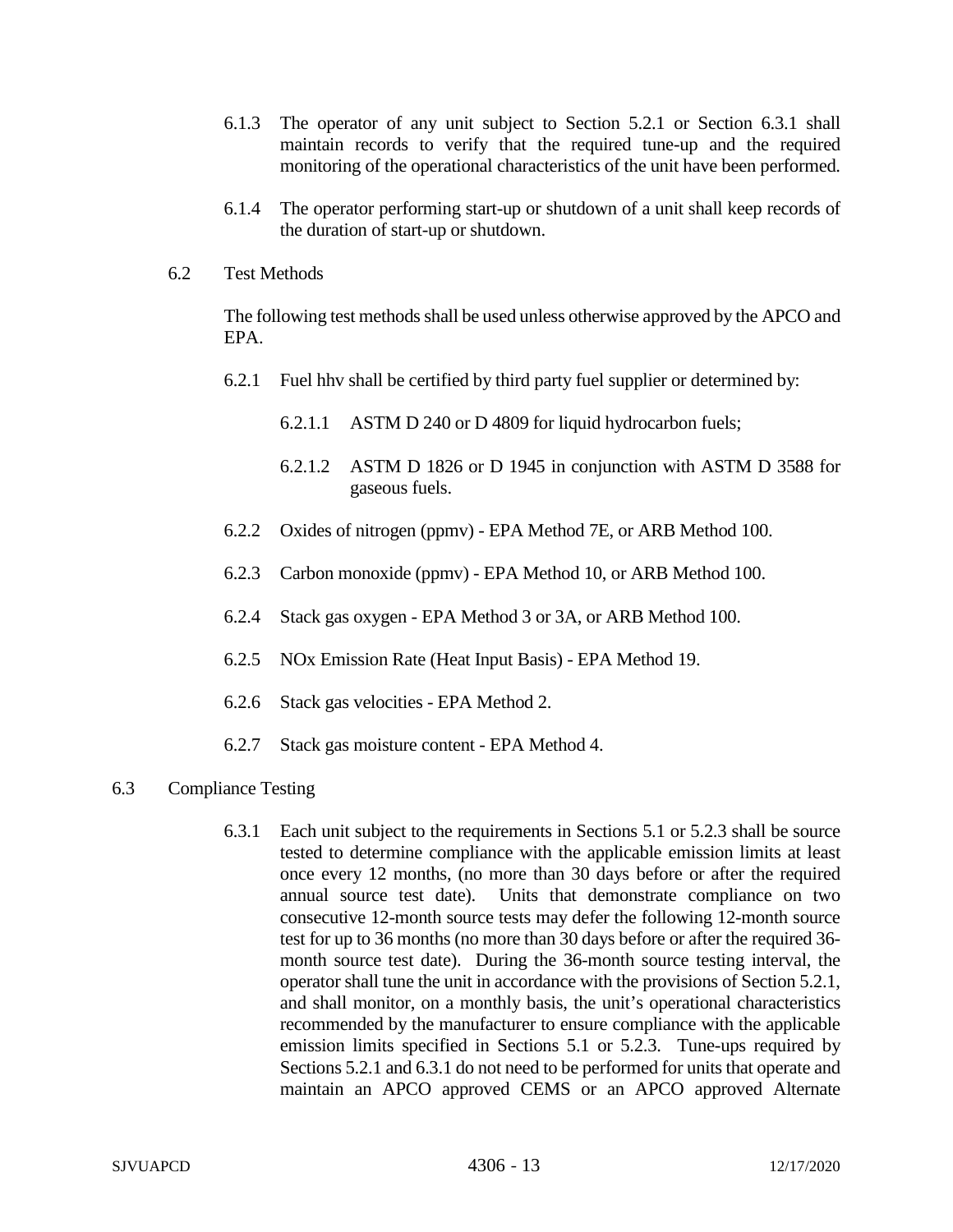Monitoring System where the applicable emission limits are periodically monitored. If the result of the 36-month source test demonstrates that the unit does not meet the applicable emission limits specified in Sections 5.1 or 5.2.3, the source testing frequency shall revert to at least once every 12 months. Failure to comply with the requirements Section 6.3.1, or any source test results that exceed the applicable emission limits in Sections 5.1 or 5.2.3 shall constitute a violation of this rule.

- 6.3.2 In lieu of compliance with Section 6.3.1, compliance with the applicable emission limits in Sections 5.1 or 5.2.3 shall be demonstrated by submittal of annual emissions test results to the District from a unit or units that represents a group of units, provided:
	- 6.3.2.1 All units in the group are initially source tested. The emissions from all test runs from units within the group are less than 90% of the permitted value, and the emissions do not vary greater than 25% from the average of all test runs; and
	- 6.3.2.2 All units in a group are similar in terms of rated heat input, make and series, operational conditions, fuel used, and control method. No unit with a rated heat input greater than 100 MMBtu shall be considered as part of the group; and
	- 6.3.2.3 The group is owned by a single owner and is located at a single stationary source; and
	- 6.3.2.4 Selection of the representative unit(s) is approved by the APCO prior to testing; and
	- 6.3.2.5 The number of representative units source tested shall be at least 30% of the total number of units in the group. The representative tests shall rotate each year so that within three years all units in the group have been tested at least once.
	- 6.3.2.6 All units in the group shall have received the similar maintenance and tune-up procedures as the representative unit(s) as listed in the Permit to Operate. The operator shall submit to the APCO the specific maintenance procedures to be performed on each unit that will be included in the group for representative testing. Such maintenance procedures shall be specified in the Permit to Operate for units that are included in the group for representative testing. Any maintenance work on a unit which has no effect on emissions standards and which is not specified in the maintenance procedures shall be submitted to the APCO for approval before such unit can be included as part of the group for representative testing. Any unit that necessitates any maintenance work which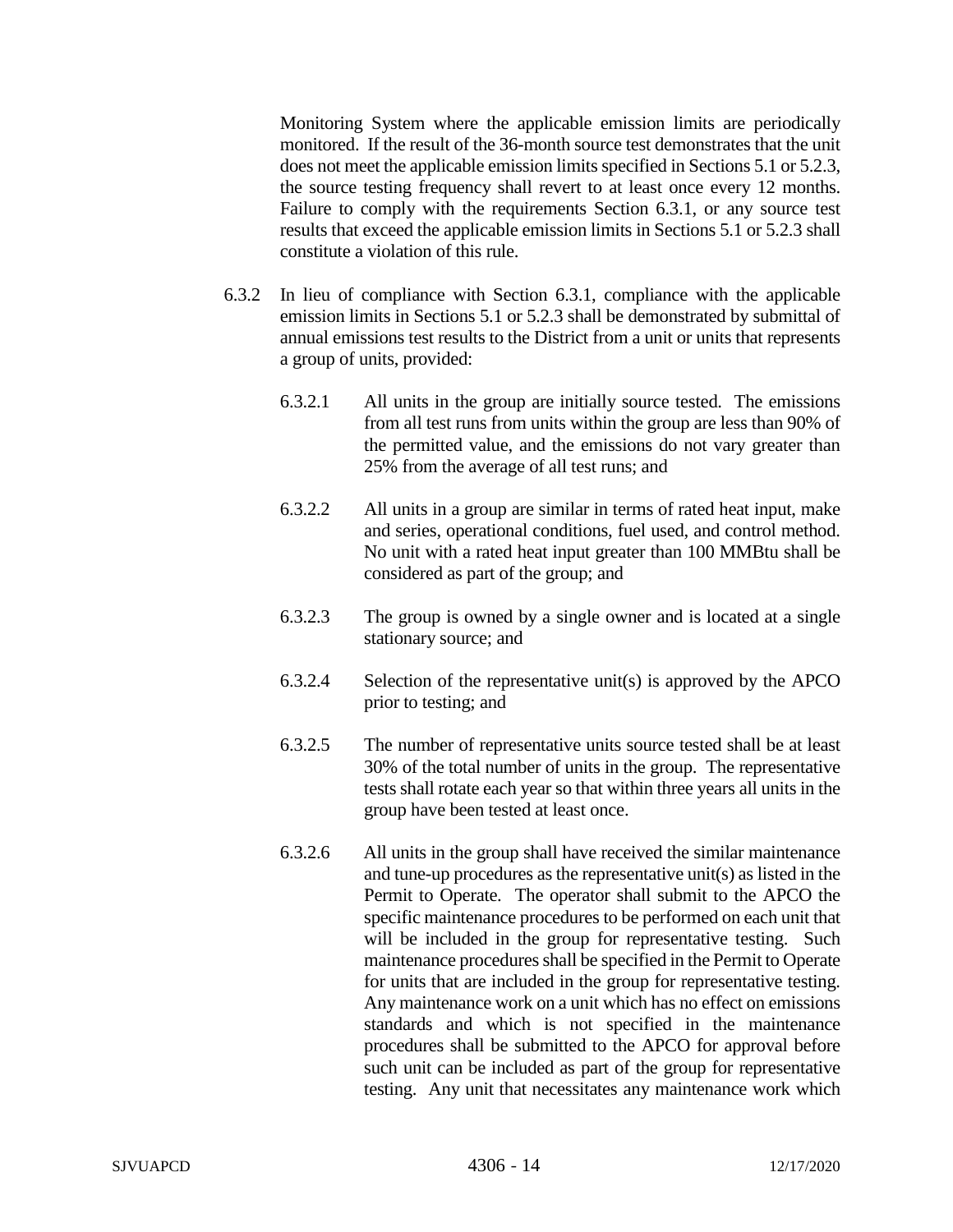has an effect on emission standards and is beyond the maintenance procedures identified in the Permit to Operate, shall not be included as part of the group for representative testing. The unit shall be source tested in accordance with the provisions of Section 6.3.1; and

6.3.2.7 Should any of the representative units exceed the required emission limits, each of the units in the group shall demonstrate compliance by emissions testing. Failure to complete emissions testing within 90 days of the failed test shall result in the untested units being in violation of this rule. After compliance with the requirements of Section 6.3.2.7 has been demonstrated, subsequent source testing shall be performed pursuant to Sections 6.3.1 or 6.3.2.

# 6.4 Emission Control Plan (ECP)

- 6.4.1 The operator of any unit shall submit to the APCO for approval an Emissions Control Plan according to the compliance schedule in Section 7.0. For each unit, the plan shall contain the following:
	- 6.4.1.1 Permit to Operate number,
	- 6.4.1.2 Fuel type and hhv,
	- 6.4.1.3 Annual fuel consumption (Btu/yr),
	- 6.4.1.4 Current emission level, including method used to determine emission level,
	- 6.4.1.4 Applicable Table 1 and Table 2 Category for each unit, and
	- 6.4.1.6 Plan of actions which will be taken to satisfy the requirements of Section 5.0 and the compliance schedule in Section 7.0.

#### 7.0 Compliance Schedule

7.1 An operator shall comply with this rule in accordance with the schedule specified in Table 3, Table 4, and Table 5.

| Table 3: Tier 1 – Standard Option Compliance Schedule |                          |                           |                        |  |  |
|-------------------------------------------------------|--------------------------|---------------------------|------------------------|--|--|
| Units to be in Compliance at a Stationary Source      | Emission<br>Control Plan | Authority to<br>Construct | <b>Full Compliance</b> |  |  |
|                                                       |                          |                           |                        |  |  |
| Group 1:                                              |                          |                           |                        |  |  |
| 25% or more of the total number of units subject to   | June 1, 2004             | June 1, 2004              | June 1, 2005           |  |  |
| this rule on June 1, 2005, excluding Group 4          |                          |                           |                        |  |  |
| Group 2:                                              |                          |                           |                        |  |  |
| 62.5% or more of the total number of units subject    | June 1, 2004             | January 2, 2005           | June 1, 2006           |  |  |
| to this rule on June 1, 2006, excluding Group 4       |                          |                           |                        |  |  |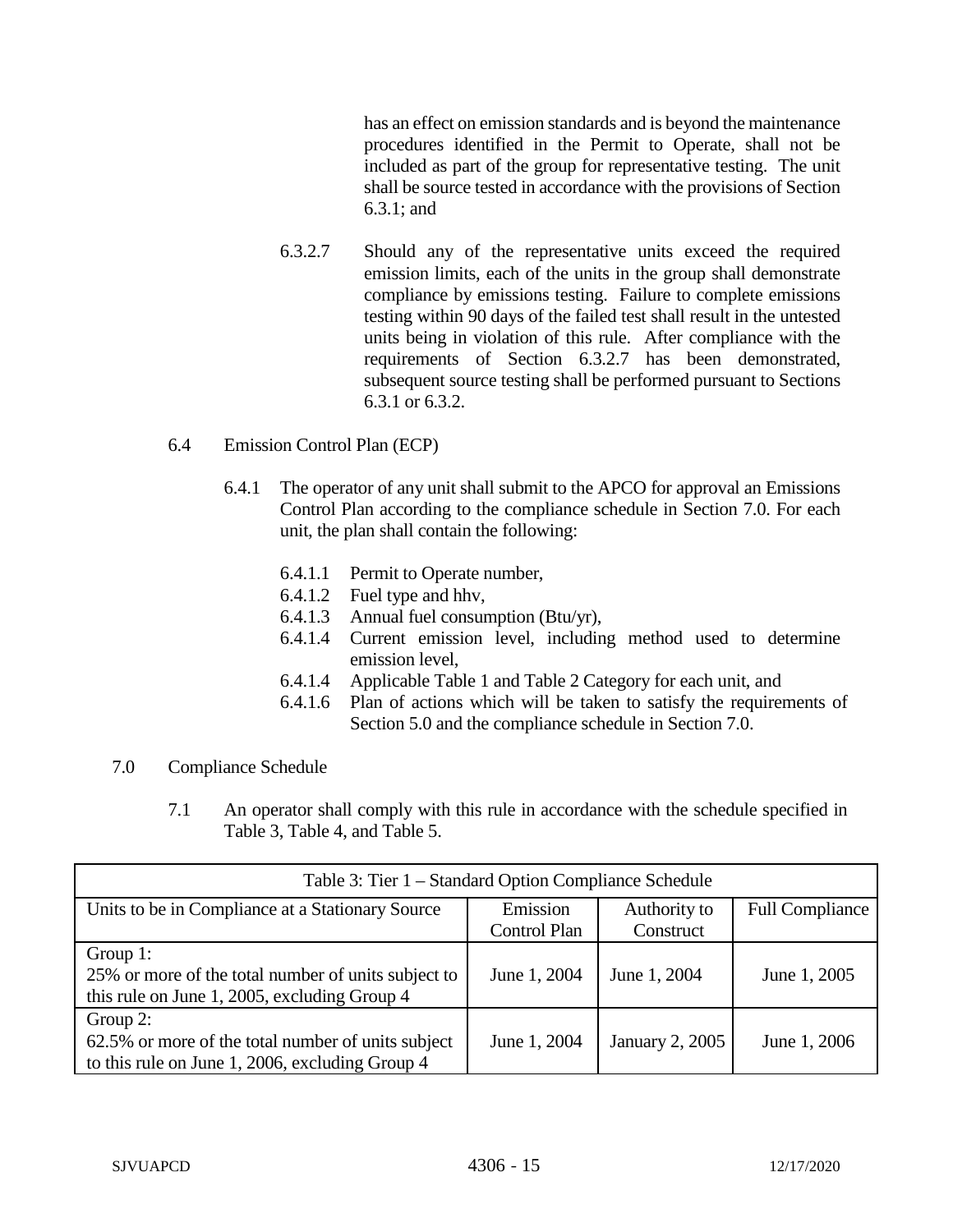| Table 3: Tier 1 – Standard Option Compliance Schedule                                                                                                                                                                                                         |                          |                           |                        |  |  |
|---------------------------------------------------------------------------------------------------------------------------------------------------------------------------------------------------------------------------------------------------------------|--------------------------|---------------------------|------------------------|--|--|
| Units to be in Compliance at a Stationary Source                                                                                                                                                                                                              | Emission<br>Control Plan | Authority to<br>Construct | <b>Full Compliance</b> |  |  |
| Group 3:<br>100% of the total number of units subject to this<br>rule on June 1, 2007                                                                                                                                                                         | June 1, 2004             | January 2, 2006           | June 1, 2007           |  |  |
| Group 4:<br>A. Load-following units<br>B. Units limited by Permit to Operate to an<br>annual capacity factor of 10% or less as of<br>June 1, 2005<br>C. Category I units at any stationary source<br>that has no more than two units subject to<br>this rule. | June 1, 2004             | January 2, 2006           | June 1, 2007           |  |  |

Units are considered to be subject to this rule if the rule is applicable to the units pursuant to Section 2.0 and the units are not exempt pursuant to Section 4.1.

| Table 4: Tier 1 - Enhanced Option Compliance Schedule                                                             |                          |                           |                        |  |  |
|-------------------------------------------------------------------------------------------------------------------|--------------------------|---------------------------|------------------------|--|--|
| Units to be in Compliance at a Stationary Source                                                                  | Emission<br>Control Plan | Authority to<br>Construct | <b>Full Compliance</b> |  |  |
| Group 1:<br>25% or more of the total number of units subject to<br>this rule on June 1, 2005, excluding Group 4   | December 1,<br>2005      | December 1,<br>2005       | December 1,<br>2006    |  |  |
| Group 2:<br>62.5% or more of the total number of units subject<br>to this rule on June 1, 2006, excluding Group 4 | December 1,<br>2005      | July 1, 2006              | December 1,<br>2007    |  |  |
| Group 3:<br>100% of the total number of units subject to this<br>rule on June 1, 2007                             | December 1,<br>2005      | July 1, 2007              | December 1,<br>2008    |  |  |
| Group 4:<br>A. Load-following units                                                                               | December 1,<br>2005      | July 1, 2007              | December 1,<br>2008    |  |  |

| Table 5: Tier 2 - Compliance Schedule                                                                                       |                          |                           |                        |  |  |
|-----------------------------------------------------------------------------------------------------------------------------|--------------------------|---------------------------|------------------------|--|--|
| Category                                                                                                                    | Emission<br>Control Plan | Authority to<br>Construct | Compliance<br>Deadline |  |  |
| Units with a total rated heat input > 5.0 MMBtu/hr to $\leq$ 20.0 MMBtu/hr, except for Categories C<br>A.<br>through G unit |                          |                           |                        |  |  |
| 1a. Fire Tube Units permitted greater than 9 ppmv<br>as of 6 months from date of rule amendment                             | May 1, 2022              | May 1, 2022               | December 31,<br>2023   |  |  |
| 1b. Fire Tube Units permitted less than or equal to<br>9 ppmy as of 6 months from date of rule<br>amendment                 | May 1, 2028              | May 1, 2028               | December 31,<br>2029   |  |  |
| Units at Schools                                                                                                            | May 1, 2022              | May 1, 2022               | December 31,<br>2023   |  |  |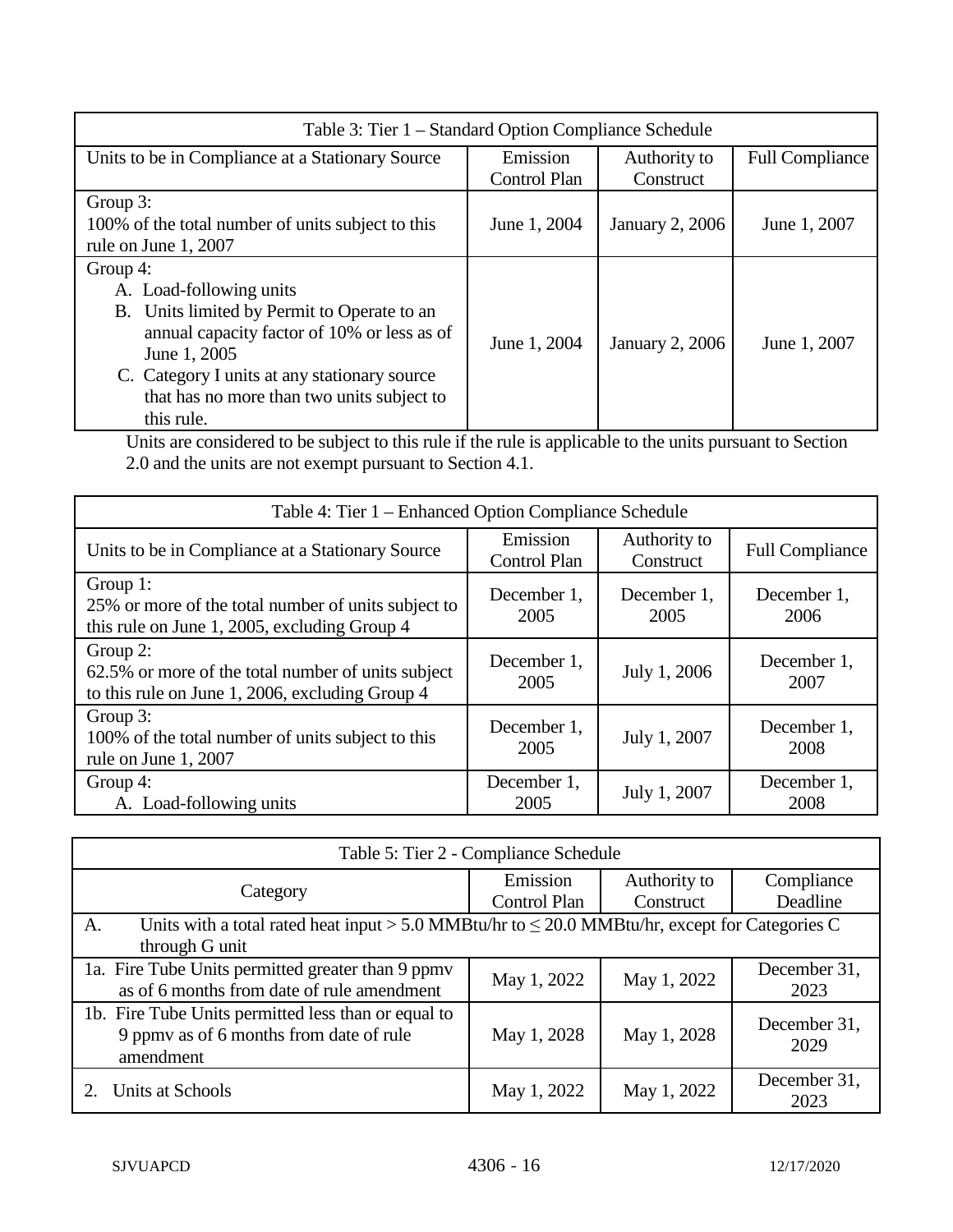| Table 5: Tier 2 - Compliance Schedule                                                                                                                                                     |                                 |                           |                        |  |
|-------------------------------------------------------------------------------------------------------------------------------------------------------------------------------------------|---------------------------------|---------------------------|------------------------|--|
| Category                                                                                                                                                                                  | Emission<br><b>Control Plan</b> | Authority to<br>Construct | Compliance<br>Deadline |  |
| Units fired on Digester Gas<br>3.                                                                                                                                                         | May 1, 2022                     | May 1, 2022               | December 31,<br>2023   |  |
| <b>Thermal Fluid Heaters</b><br>4.                                                                                                                                                        | May 1, 2022                     | May 1, 2022               | December 31,<br>2023   |  |
| 5a. All other units permitted greater than 12 ppmv<br>as of 6 months from date of rule amendment                                                                                          | May 1, 2022                     | May 1, 2022               | December 31,<br>2023   |  |
| 5b. All other units permitted less than or equal to<br>12 ppmv as of 6 months from date of rule<br>amendment                                                                              | May 1, 2028                     | May 1, 2028               | December 31,<br>2029   |  |
| B. Units with a total rated heat input > 20.0 MMBtu/hr, except for Categories C through G units                                                                                           |                                 |                           |                        |  |
| 1a. Fire Tube Boilers with a total rated heat input ><br>20.0 MMBtu/hour and ≤ 75 MMBtu/hour<br>permitted greater than 9 ppmy as of 6 months<br>from date of rule amendment               | May 1, 2022                     | May 1, 2022               | December 31,<br>2023   |  |
| 1b. Fire Tube Boilers with a total rated heat input ><br>20.0 MMBtu/hour and $\leq$ 75 MMBtu/hour<br>permitted less than or equal to 9 ppmv as of 6<br>months from date of rule amendment | May 1, 2028                     | May 1, 2028               | December 31,<br>2029   |  |
| 2a. All other units with a total rated heat input ><br>20.0 MMBtu/hour and ≤ 75 MMBtu/hour<br>permitted greater than 9 ppmv as of 6 months<br>from date of rule amendment                 | May 1, 2022                     | May 1, 2022               | December 31,<br>2023   |  |
| 2b. All other units with a total rated heat input ><br>20.0 MMBtu/hour and ≤ 75 MMBtu/hour<br>permitted less than or equal to 9 ppmy as of 6<br>months from date of rule amendment        | May 1, 2028                     | May 1, 2028               | December 31,<br>2029   |  |
| 3a. Units with a rated heat input $> 75$ MMBtu/hour<br>permitted greater than 7 ppmv as of 6 months<br>from date of rule amendment                                                        | May 1, 2022                     | May 1, 2022               | December 31,<br>2023   |  |
| 3b. Units with a rated heat input $> 75$ MMBtu/hour<br>permitted less than or equal to 7 ppmy as of 6<br>months from date of rule amendment                                               | May 1, 2028                     | May 1, 2028               | December 31,<br>2029   |  |
| <b>Oilfield Steam Generators</b><br>C.                                                                                                                                                    |                                 |                           |                        |  |
| 1. Units with a total rated heat input $> 5.0$<br>MMBtu/hr and $\leq$ 20.0 MMBtu/hr                                                                                                       | May 1, 2022                     | May 1, 2022               | December 31,<br>2023   |  |
| Units with a total rated heat input $>$ 20.0<br>2.<br>MMBtu/hr and $\leq$ 75.0 MMBtu/hr                                                                                                   | May 1, 2022                     | May 1, 2022               | December 31,<br>2023   |  |
| Units with a total rated heat input $> 75.0$<br>3.<br>MMBtu/hr                                                                                                                            | May 1, 2022                     | May 1, 2022               | December 31,<br>2023   |  |
| Units firing on less than 50%, by volume, PUC<br>4.<br>quality gas                                                                                                                        | May 1, 2022                     | May 1, 2022               | December 31,<br>2023   |  |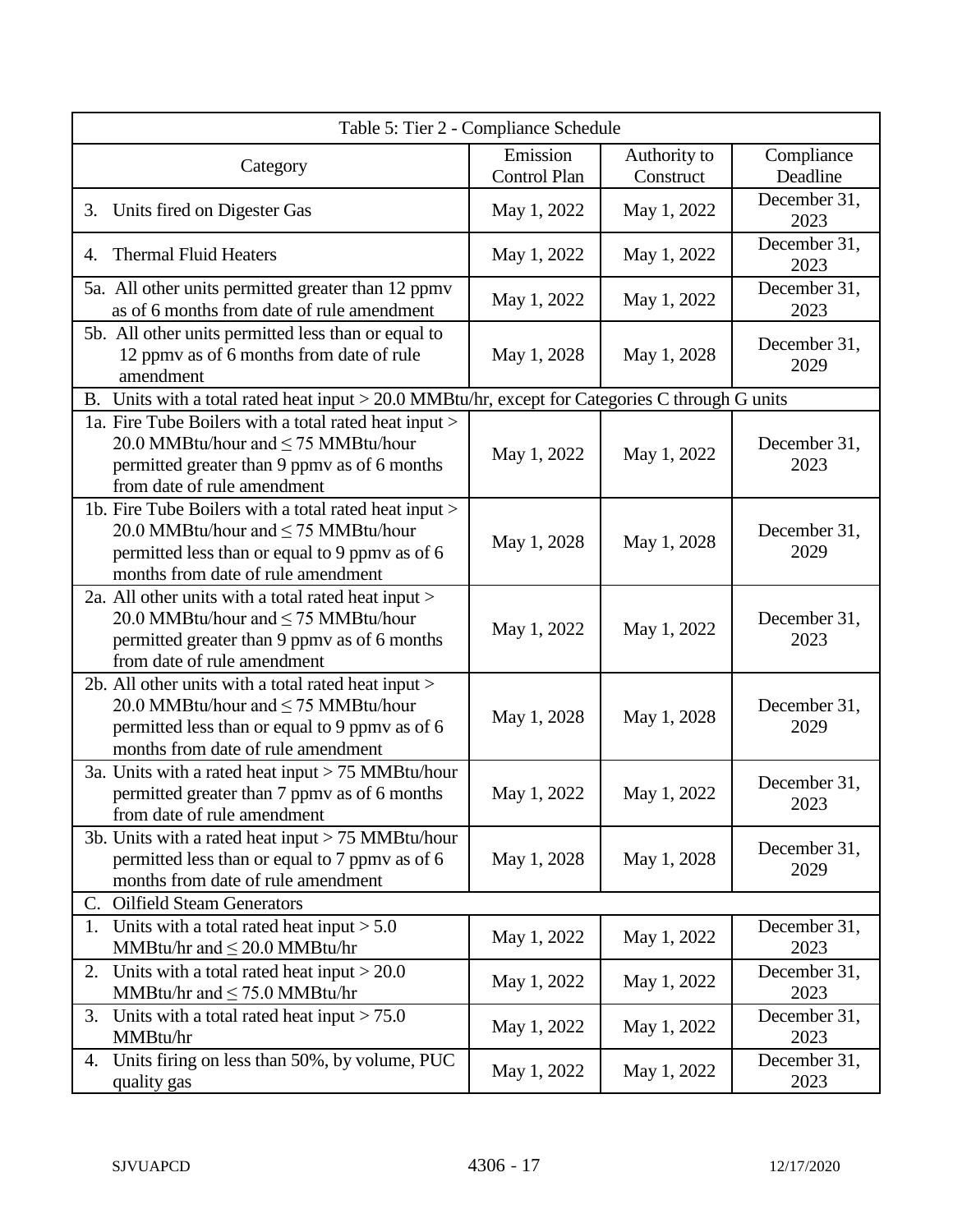| Table 5: Tier 2 - Compliance Schedule                                                                              |                          |                           |                        |  |
|--------------------------------------------------------------------------------------------------------------------|--------------------------|---------------------------|------------------------|--|
| Category                                                                                                           | Emission<br>Control Plan | Authority to<br>Construct | Compliance<br>Deadline |  |
| D. Refinery Units                                                                                                  |                          |                           |                        |  |
| Boilers with a total heat input $> 5.0$ MMBtu/hr<br>to $\leq$ 40.0 MMBtu/hr                                        | May 1, 2022              | May 1, 2022               | December 31,<br>2023   |  |
| Boilers with a total rated heat input $> 40.0$<br>2.<br>MMBtu/hr                                                   | May 1, 2022              | May 1, 2022               | December 31,<br>2023   |  |
| Heaters with a total heat input $> 5.0$ MMBtu/hr<br>3.<br>to $\leq$ 40.0 MMBtu/hr                                  | May 1, 2022              | May 1, 2022               | December 31,<br>2023   |  |
| 4. Heaters with a total rated heat input $> 40.0$<br>MMBtu/hr                                                      | May 1, 2022              | May 1, 2022               | December 31,<br>2023   |  |
| E. Units limited by a Permit to Operate to an<br>annual heat input of 9 billion Btu/year to 30<br>billion Btu/year | May 1, 2022              | May 1, 2022               | December 31,<br>2023   |  |

Units are considered to be subject to this rule if the rule is applicable to the units pursuant to Section 2.0 and the units are not exempt pursuant to Section 4.1.

- 7.2 As shown in Table 3, Table 4, and Table 5 the column labeled:
	- 7.2.1 "Emission Control Plan" identifies the date by which the operator shall submit an Emission Control Plan pursuant to Section 6.4. The Emission Control Plan shall identify all units subject to this rule. The Emission Control Plan shall identify steps to be taken to comply with this rule.
	- 7.2.2 "Authority to Construct" identifies the date by with the operator shall submit an Application for Authority to Construct for each unit subject to the rule.
	- 7.2.3 "Full Compliance" identifies the date by which the owner shall demonstrate that each unit is in compliance with this rule.
- 7.3 Any unit that is exempted under Section 4.2 that becomes subject to the emission limits of this rule through the loss of exemption status, shall be in full compliance with this rule on and after the date the exemption status is lost.
- 7.4 Any unit that becomes subject to the emission limits of this rule as a result of exceeding the applicable annual heat input limit specified in either Table 1 Category H, Table 2 Category E, or Section 5.2, shall be in compliance with the applicable emission limits in Section 5.1.1 on and after the date the annual heat input limit is exceeded.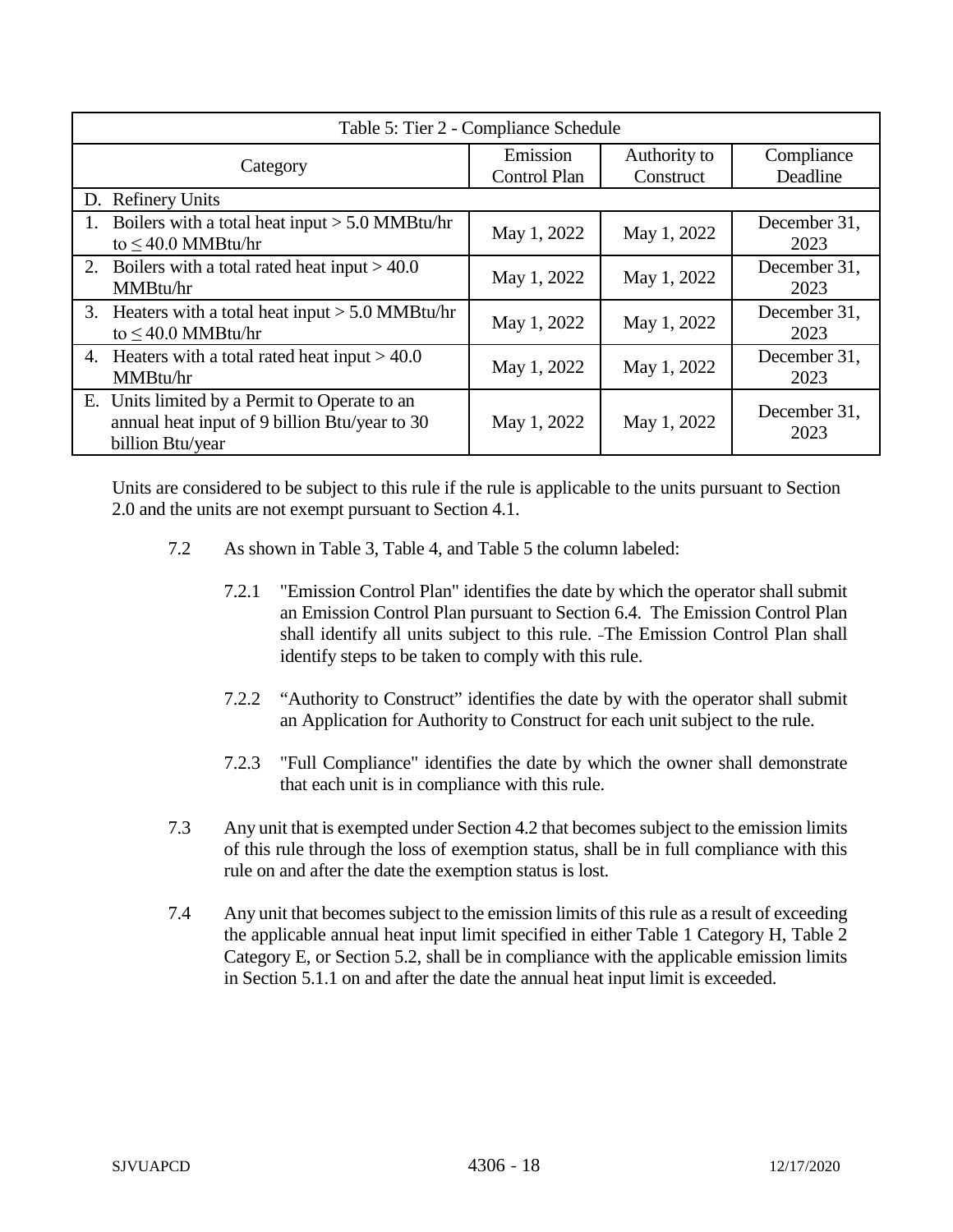### 8.0 Calculations

8.1 All ppmv emission limits specified in Section 5.1 are referenced at dry stack gas conditions and 3.00 percent by volume stack gas oxygen. Emission concentrations shall be corrected to 3.00 percent oxygen as follows:

> measured [ppm NOx]corrected =  $\frac{17.95\%}{20.95\% - [%O2]$  measured  $}$  x [ppm NOx] measured  $\text{[ppmCO]}_{\text{corrected}} = \frac{17.95\%}{20.95\% - [\%O2]_{\text{measured}}} \text{ x [ppmCO]}$

- 8.2 All pounds per million Btu NOx emission rates shall be calculated as pounds of nitrogen dioxide per million Btu of heat input (hhv).
- 9.0 Alternative Emission Control
	- 9.1 General

The single owner of two or more units may comply with Section 5.1 by controlling units in operation at the same stationary source, or at two contiguous stationary sources, to achieve an aggregated NOx emission factor no higher than 90 percent of the aggregated NOx emission factor limit that would result if each unit in operation were individually in compliance with the applicable NOx emission limits in Section 5.1. An operator that is subject to the Alternative Emission Control Plan (AECP) requirements below shall also comply with the applicable requirements of Sections 5.0, 6.0, 7.0 and 8.0.

9.2 Eligibility

A unit not subject to Section 5.1 or Section 5.2.3 is not eligible for inclusion in an AECP.

9.3 Exclusion

No unit subject to Sections 5.2.1 or 5.2.2 shall be included in an AECP.

9.4 AECP Definitions

For the purposes of Section 9.0, the following definitions shall apply:

9.4.1 Aggregated NOx emission factor limit: the sum of the NOx emissions, over seven consecutive calendar days, that would result if all units in the AECP were in compliance with the lb/MMBtu limits in Section 5.1 and operating at their actual firing rates, divided by the sum of the heat input of all units in the AECP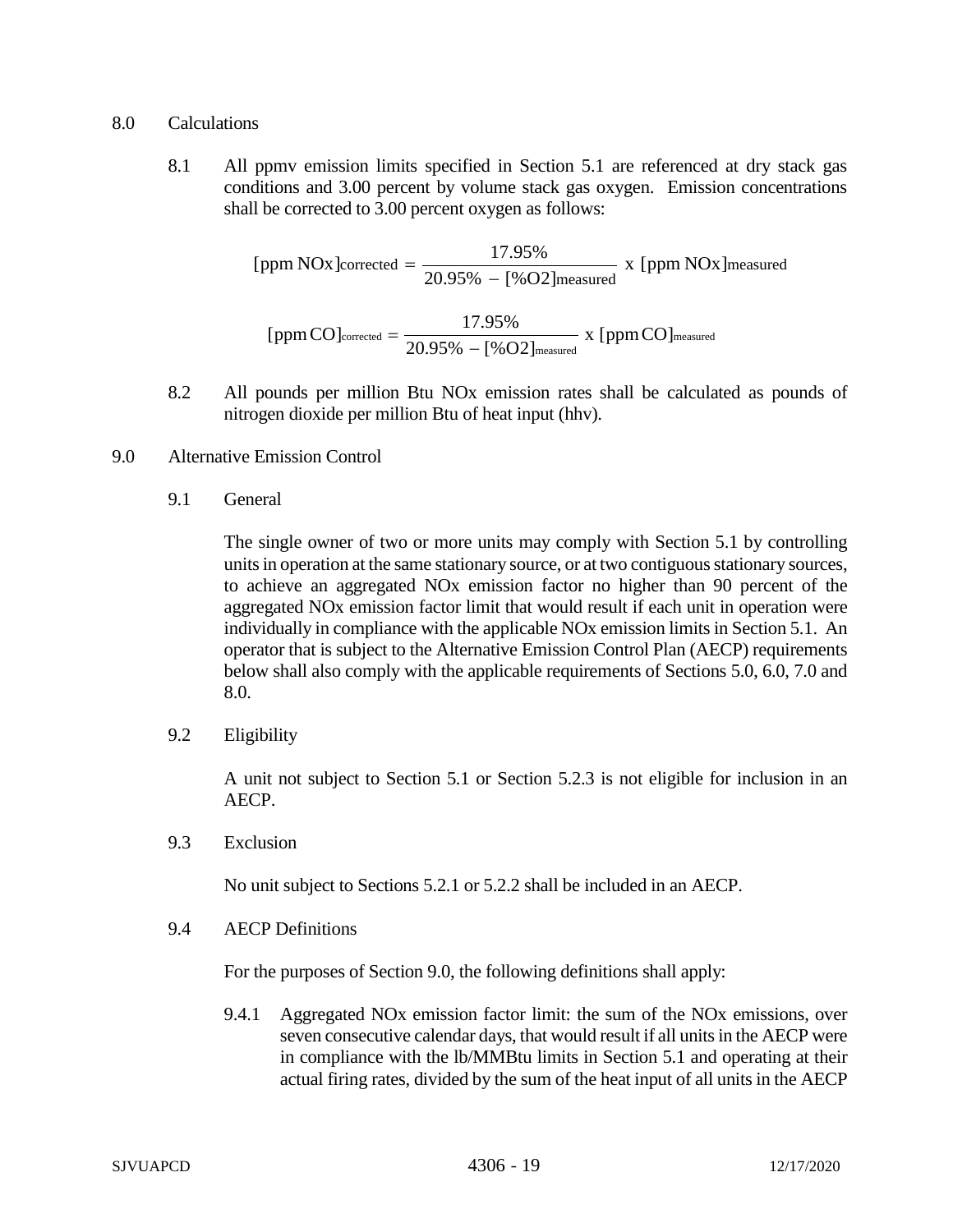over seven consecutive calendar days. Aggregated emission factor limit is calculated as:

$$
L_A = \frac{\sum L_i F_i}{\sum F_i}
$$

where: L<sub>A</sub> is the aggregated NO<sub>x</sub> emission factor limit (lb/MMBtu)

Li is the applicable NOx emission factor limit (lb/MMBtu) specified in Section 5.1.1 Table 1, Table 2, or Section 5.1.2 for each category of unit in the AECP,

 $F_i$  is the total heat input (hhv basis) of fuel (MMBtu) combusted in each unit during seven consecutive calendar days, and

i identifies each unit in the AECP.

9.4.2 Aggregated NOx emission factor: the sum of the actual NOx emissions during seven consecutive calendar days from all units in the AECP, divided by the sum of the heat input of all units in the AECP during seven consecutive calendar days. The aggregated emission factor is calculated as:

$$
E_A = \frac{\Sigma E_i F_i}{\Sigma F_i}
$$

where: E<sub>A</sub> is the aggregated NO<sub>x</sub> emission factor (lb/MMBtu),

 $E_i$  is the NOx emission factor (lb/MMBtu) for each unit in the AECP, established and verified by source testing, or continuous emission monitors,

 $F_i$  is the total heat input (hhv basis) of fuel (MMBtu) combusted in each unit during seven consecutive calendar days, and

i identifies each unit in the AECP.

# 9.5 AECP Requirements

9.5.1 The aggregated NOx emission factor  $(E_A)$  shall not exceed 90 percent of the aggregated emission limit  $(L_A)$ . The owner of any unit in an AECP shall notify the APCO within 24 hours of any violation of this section. A violation of EA is a violation for every day in the averaging period.

 $E_A$  must be  $< 0.90$  x  $L_A$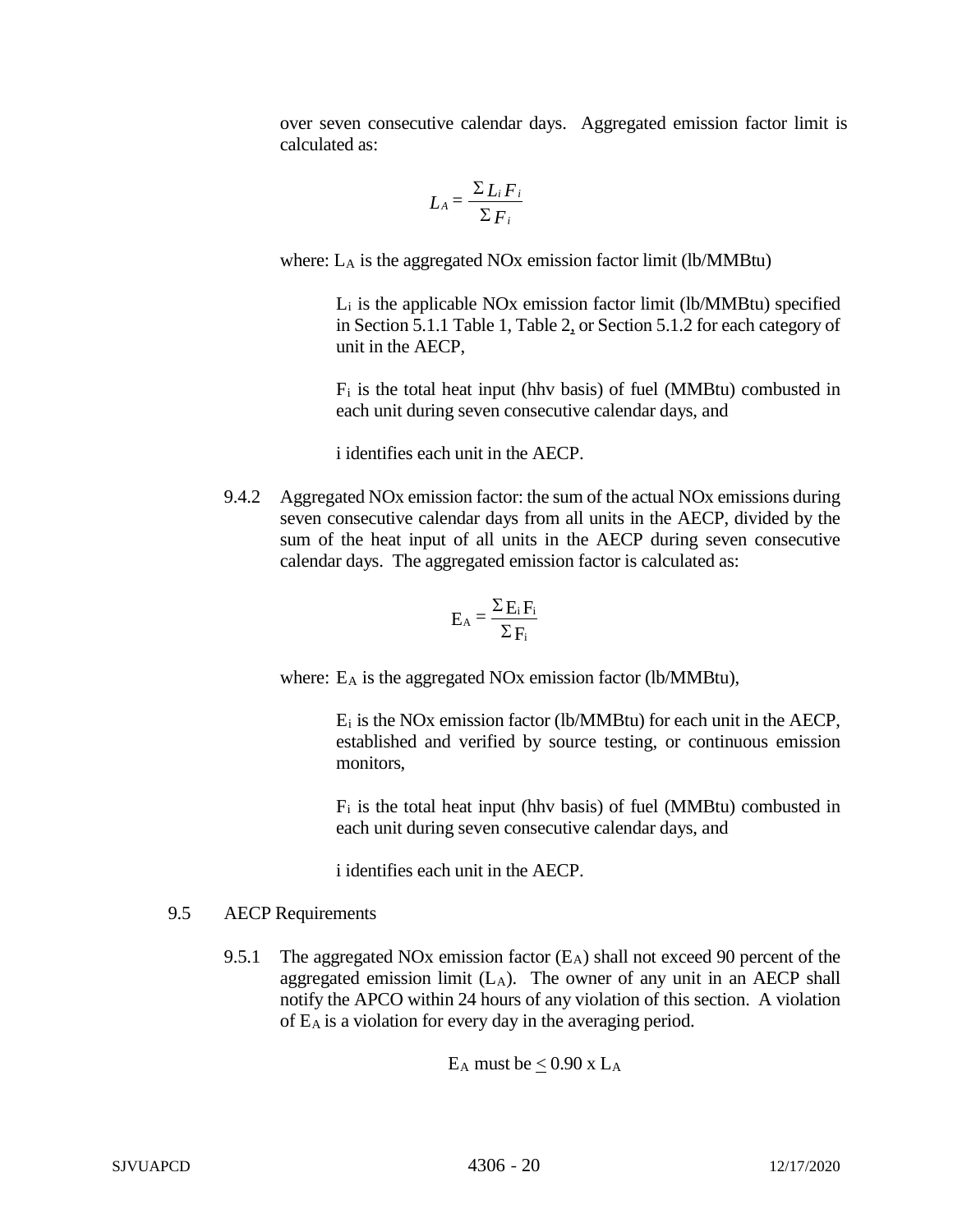- 9.5.2 Only units in the AECP which were operated during seven consecutive calendar days shall be included in the calculations of the aggregated NOx emission factor  $(L_A)$  and the aggregated NOx emission limit  $(E_A)$ .
- 9.5.3 During each seven consecutive calendar days of operation that the AECP is used, the operator shall calculate and record the aggregated NOx emission factor  $(L_A)$  and the aggregate NOx emission limit  $(E_A)$ .
- 9.5.4 The operator shall submit a NOx emission factor for each unit that is included in the AECP. The established NOx emission factor of the unit shall be no less than the emission factor of the unit from the most recent source test conducted pursuant to Section 6.3 and approved by the APCO. The operator shall not operate any AECP unit in such a manner that the NOx emissions exceed the established NOx emission factor of the unit.
- 9.5.5 The operator shall submit the AECP, for approval by the APCO, at least 24 months before compliance with the applicable emission limits in Section 5.1 is required, pursuant to the Section 7.1. The AECP shall be submitted with an application for an Authority to Construct pursuant to complying with Section 7.1 as applicable. The operator shall obtain a written approval of the AECP from the APCO prior to implementation.

## 9.6 AECP Administrative Requirements

- 9.6.1 The AECP shall:
	- 9.6.1.1 Contain all data, records, and other information necessary to determine eligibility of the units for alternative emission control, including but not limited to:
		- 9.6.1.1.1 A list of units subject to alternative emission control,
		- 9.6.1.1.2 Daily average and maximum hours of utilization for each unit,
		- 9.6.1.1.3 Rated heat input of each unit, and
		- 9.6.1.1.4 Fuel type for each unit.
	- 9.6.1.2 Present the methodology for recordkeeping and reporting required by Sections 9.6.4 and 9.6.5.
	- 9.6.1.3 Specify which NOx limit will be satisfied by the units under the AECP.
	- 9.6.1.4 Demonstrate that the aggregated emission factor will meet the requirements of Section 9.5.
	- 9.6.1.5 Demonstrate that the schedule for achieving AECP NOx emission levels is at least as expeditious as the schedule if applicable units